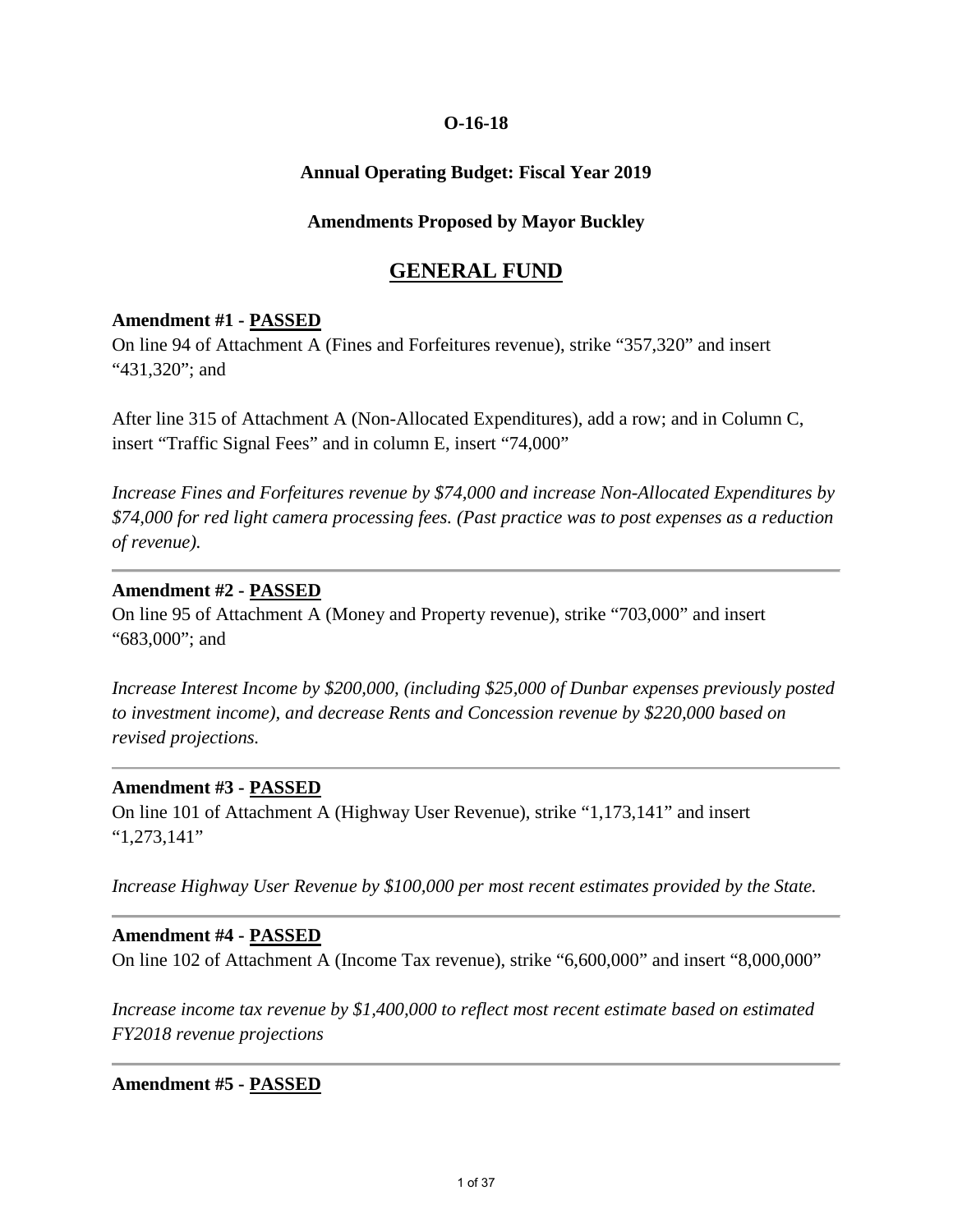On line 115 of Attachment A (General Fund – Transfer from Water Fund), strike "1,140,815" and insert "422,815"; and

*Decrease the transfer into the General Fund from the Water Fund for indirect charges by \$718,000.* 

# **Amendment #6 - PASSED**

On line 116 of Attachment A (General Fund – Transfer from Sewer Fund), strike "1,481,208" and insert "621,208"; and

*Decrease the transfer into the General Fund from the Wastewater Fund for indirect charges by \$860,000.* 

# **Amendment #7 - PASSED**

On line 118 of Attachment A (General Fund – Transfer from Parking Fund), strike "568,172" and insert "263,172"; and

*Decrease the transfer into the General Fund from the Parking Fund for indirect charges by \$305,000.* 

# **Amendment #8 - PASSED**

On line 119 of Attachment A (General Fund – Transfer from Transit Fund), strike "767,641" and insert "317,641"; and

*Decrease the transfer into the General Fund from the Transportation Fund for indirect charges by \$450,000.* 

## **Amendment #9 - PASSED**

On line 122 of Attachment A (General Fund – Transfer from Solid Waste Fund), strike "608,019" and insert "223,019"; and

*Decrease the transfer into the General Fund from Solid Waste Fund for indirect charges by \$385,000.* 

## **Amendment #10 - PASSED**

On line 123 of Attachment A (General Fund – Transfer from Stormwater Fund), strike "147,982" and insert "55,682"; and

*Decrease the transfer into the General Fund from Watershed Restoration for indirect charges by \$92,300.*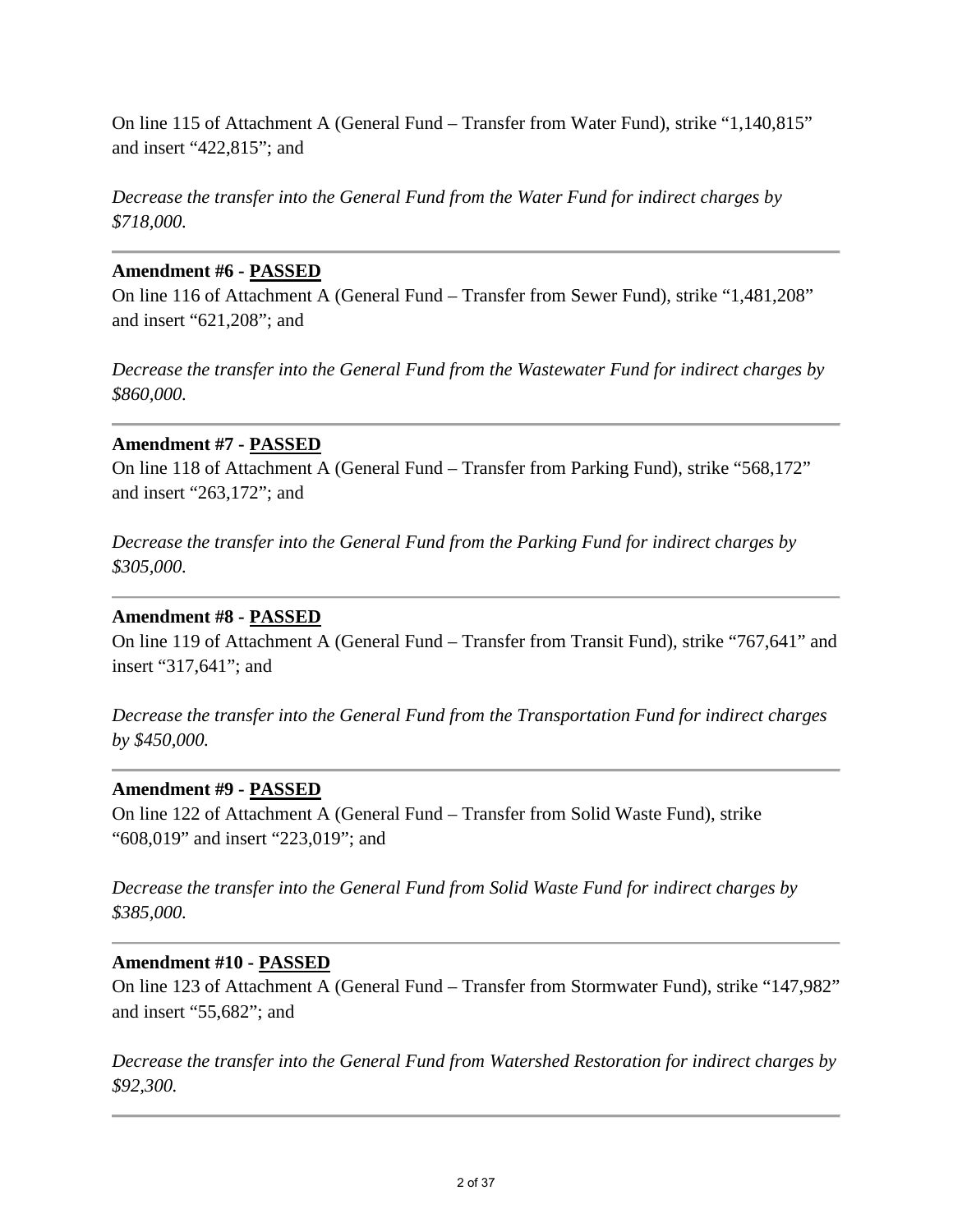## **Amendment #11 - PASSED**

On line 117 of Attachment A (General Fund – Transfer from Parking Fund), strike "2,500,000" and insert "0"; and

On line 319 of Attachment A (General Fund – Transfer to Transportation Fund Subsidy), strike "2,500,000" and insert "0"

*Decrease the transfer into General Fund from the Parking Fund and decrease the corresponding transfer from General Fund to Transportation Fund. In FY2019, the Parking Fund will provide this subsidy directly to the Transportation Fund.* 

## **Amendment #12 - PASSED**

On line 154 of Attachment A (Boards and Commissions), strike "107,752" and insert "104,986"

*Decrease Boards and Commissions salaries and benefits by \$2,766 (an increase of \$18,764 to reflect revised projections, offset by a decrease of \$21,530 to transfer a part-time clerical position to Planning and Zoning).* 

# **Amendment #13 – PASSED - SUPERCEDED BY AMENDMENT #96**

On line 159 of Attachment A (Mayor's Office – Administration), strike "874,443" and insert "985,651"

*Increase salary and benefits by \$111,208 to reflect revised projections.* 

# **Amendment #14 – PASSED - SUPERCEDED BY AMENDMENT #97**

On line 160 of Attachment A (Mayor's Office – Administration), strike "73,500" and insert "71,950"

*Decrease the budget for telephones by \$1,550. (Amendment #22 increases the Office of Environmental Policy's budget for telephones by a like amount.)* 

# **Amendment #15 - PASSED**

On line 169 of Attachment A (Public Information Office), strike "103,088" and insert "106,999"

*Increase the budget for salary and benefits by \$3,911 to reflect revised projections.* 

## **Amendment #16 - PASSED**

On line 174 of Attachment A (City Attorney), strike "1,234,535" and insert "1,210,185"

*To reduce the budget for salary and benefits by \$24,350 to reflect revised projections.*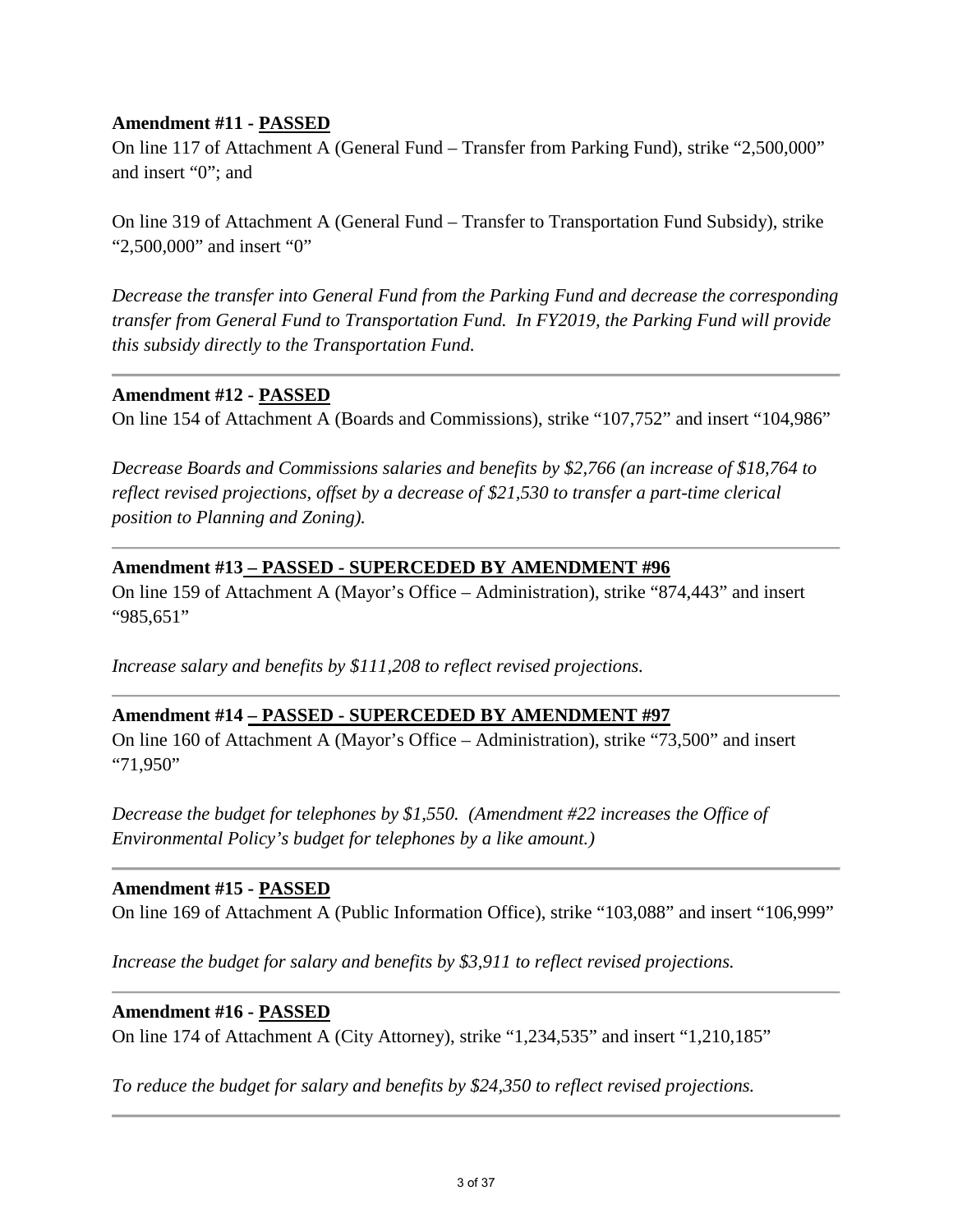# **Amendment #17 – PASSED - SUPERCEDED BY AMENDMENT #99**

On line 197 of Attachment A (MIT Office), strike "1,367,879" and insert "1,224,012"

*Decrease the budget for salary and benefits by \$143,867 (\$142,427 to reflect revised projections and \$1,440 to correct UPWP grant allocation).*

## **Amendment #18 – PASSED - SUPERCEDED BY AMENDMENT #102**

On line 205 of Attachment A (Human Resources), strike "831,777" and insert "812,700"

*Decrease the budget for salary and benefits by \$19,077 to reflect revised projections.*

## **Amendment #19 - PASSED**

On line 210 of Attachment A (Office of Environmental Policy), strike "301,417" and insert "329,578",

*Increase the budget for salary and benefits by \$28,161 to reflect revised projections.* 

# **Amendment #20 – PASSED - SUPERCEDED BY AMENDMENT #88**

On line 211 of Attachment A (Office of Environmental Policy), strike "94,200" and insert "98,250"

*Increase the budget for Office of Environmental Policy by \$4,050: \$1,550 for telephones transferred from the Mayor's Office via Amendment #14, and \$1,500 of office supplies, \$500 of copier, and \$500 of certifications transferred from the Office of Planning and Zoning via Amendment #23.* 

# **Amendment #21 – PASSED - SUPERCEDED BY AMENDMENT #105**

On line 216 of Attachment A (Finance Department), strike "1,856,611" and insert "1,831,670"

*Decrease the budget for salary and benefits by \$24,941 to reflect revised projections.* 

# **Amendment #22 - PASSED**

On line 217 of Attachment A (Finance – Administration), strike "\$464,500" and insert \$489,500"

*Increase Finance Department operating budget by \$25,000 for Dunbar fees.* 

# **Amendment #23 – PASSED - SUPERCEDED BY AMENDMENT #107**

On line 228 of Attachment A (Planning & Zoning), strike "3,659,909" and insert "3,646,264"

*Decrease the budget for salary and benefits by \$13,645 (an increase of \$21,530 for the part-time clerical position transferred from Boards and Commissions, a decrease of \$25,575 to reflect*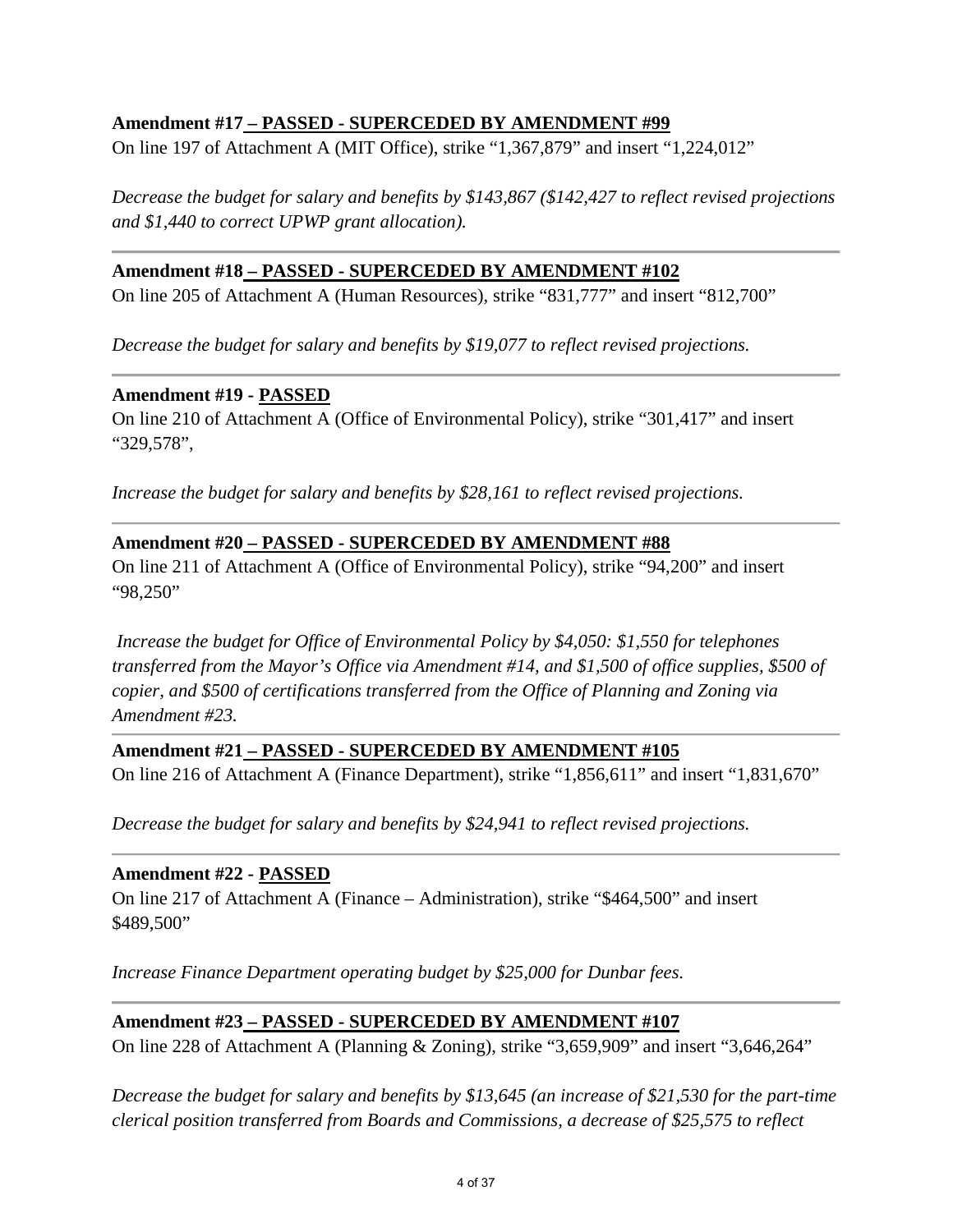*revised projections; a decrease of \$6,000 related to the CAC Grant; and a decrease of \$3,600 for the UPWP grant).*

# **Amendment #24 - PASSED**

On line 229 of Attachment A (Planning and Zoning), strike "318,000" and insert "455,500"

*Increase the operating budget by \$137,500 (an increase of \$125,000 for the Comprehensive Plan; \$15,000 for Economic Development training and education expenses; and a decrease of \$1,500 for supplies, \$500 for copier, and \$500 for certifications transferred to Office of Environmental Policy via Amendment #20.*

# **Amendment #25 – PASSED - SUPERCEDED BY AMENDMENT #89**

On line 238 of Attachment A (Police), strike "18,628,414" and insert "18,773,595"

*Increase the budget for salary and benefits in the Police Department by \$145,181 (an increase of \$167,795 to reflect revised projections, offset by a decrease of \$22,600 to reflect the revised grant allocations (increase ALERT grant \$19,100, decrease MD Safe Streets grant -\$22,500, and an increase of MHSO \$26,000).* 

# **Amendment #26 – PASSED - SUPERCEDED BY AMENDMENT #115**

On line 239 of Attachment A (Police), strike "1,810,000" and insert "1,760,000"

*Decrease the operating budget by \$50,000 (an increase of \$20,000 for correcting grant allocations and a decrease of \$70,000 to contract services).*

# **Amendment #27 – PASSED - SUPERCEDED BY AMENDMENT #109**

On line 243 of Attachment A (Fire), strike "17,013,931" and insert "16,538,510"

*Decrease the budget for salary and benefits in the Fire Department by \$475,421 to reflect revised projections.* 

# **Amendment #28 – PASSED - SUPERCEDED BY AMENDMENT #110**

On line 244 of Attachment A (Fire), strike "1,098,410" and insert "988,410"; and

# **Amendment #28 - PASSED**

Under line 315 of Attachment A (Non-Allocated Expenditures), insert a row; and in Column C, insert "Ambulance Transport Fees", and in column E, insert "110,000"

*Transfer the \$110,000 expense for ambulance transport fees processing from the Fire Department budget to Non-Allocated Expenditures.*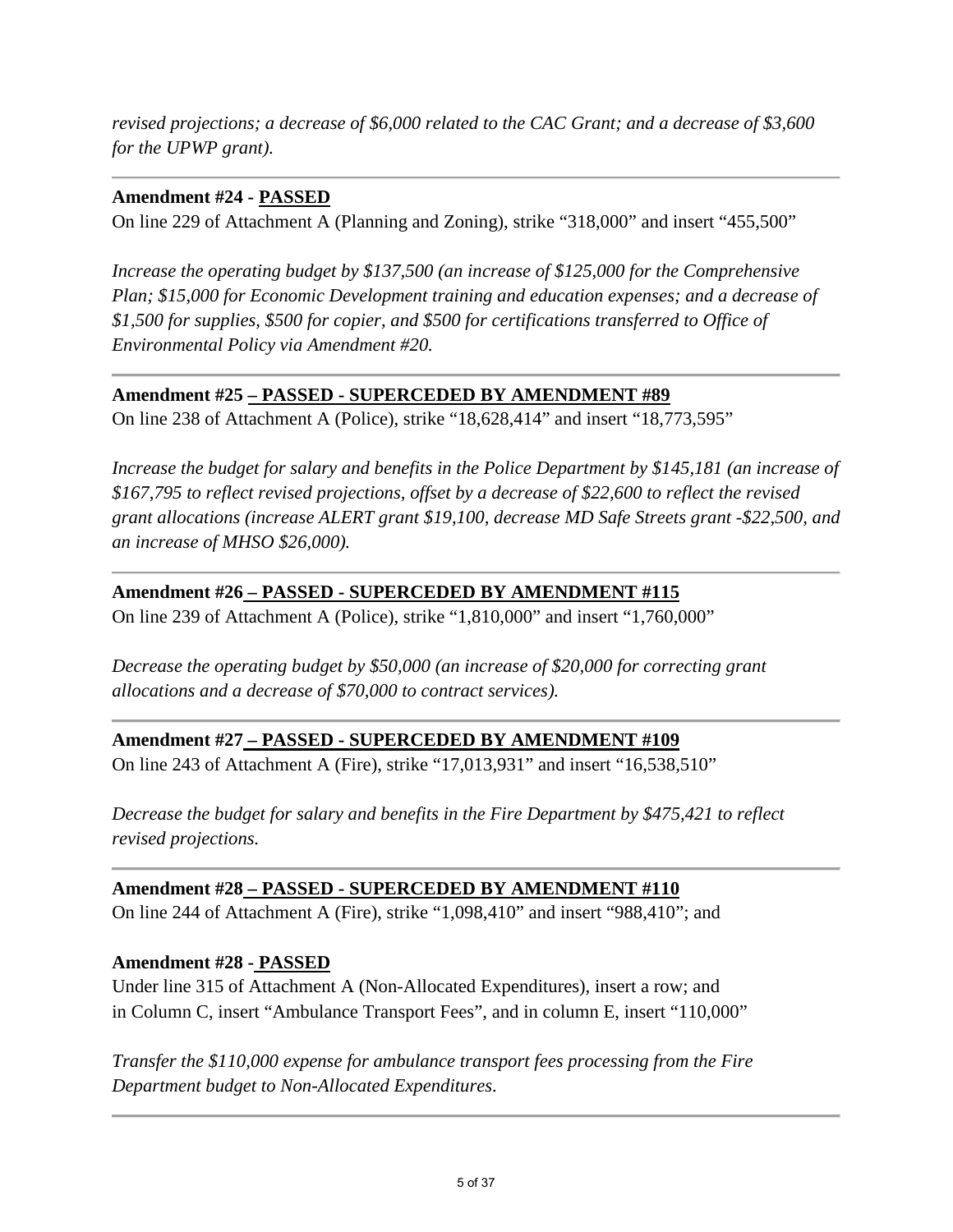## **Amendment #29 - PASSED**

On line 256 of Attachment A (Pubic Works- Administration), strike "689,592" and insert "680,743"

*Decrease the budget for salary and benefits by \$8,849 to reflect revised projections.* 

## **Amendment #30 - PASSED**

On line 261 of Attachment A (Public Works – Engineering and Construction), strike "969,103" and insert "958,606"

*Decrease the budget for salary and benefits by \$10,497 to reflect revised projections.*

## **Amendment #31 – PASSED - SUPERCEDED BY AMENDMENT #111**

On line 266 of Attachment A (Roadways), strike "2,925,583" and insert "2,917,387"

*Decrease the budget for salary and benefits by \$8,196 to reflect revised projections.* 

## **Amendment #32 - PASSED**

On line 271 of Attachment A (Traffic Control and Maintenance), strike "264,671" and insert "249,760"

*Decrease the budget for salary and benefits by \$14,911 to reflect revised projections.* 

## **Amendment #33 - PASSED**

On line 281 of Attachment A (Public Works – Fleet Maintenance Center), strike "848,074" and insert "0"; and

On line 282 of Attachment A (Public Works – Fleet Maintenance), strike "359,900" and insert "0".

*Cut the \$1,207,974 budget for the Fleet Maintenance Division from Public Works budget. These amounts will be budgeted in the Non-allocated Expenditures for transfer to the new Fleet Operating Fund.*

## **Amendment #34 - PASSED**

On line 286 of Attachment A (Public Works – Buildings & Maintenance), strike "527,357" and insert "464,247"

*Decrease the budget for salary and benefits by \$63,110 to reflect revised projections.* 

**Amendment #35 - PASSED**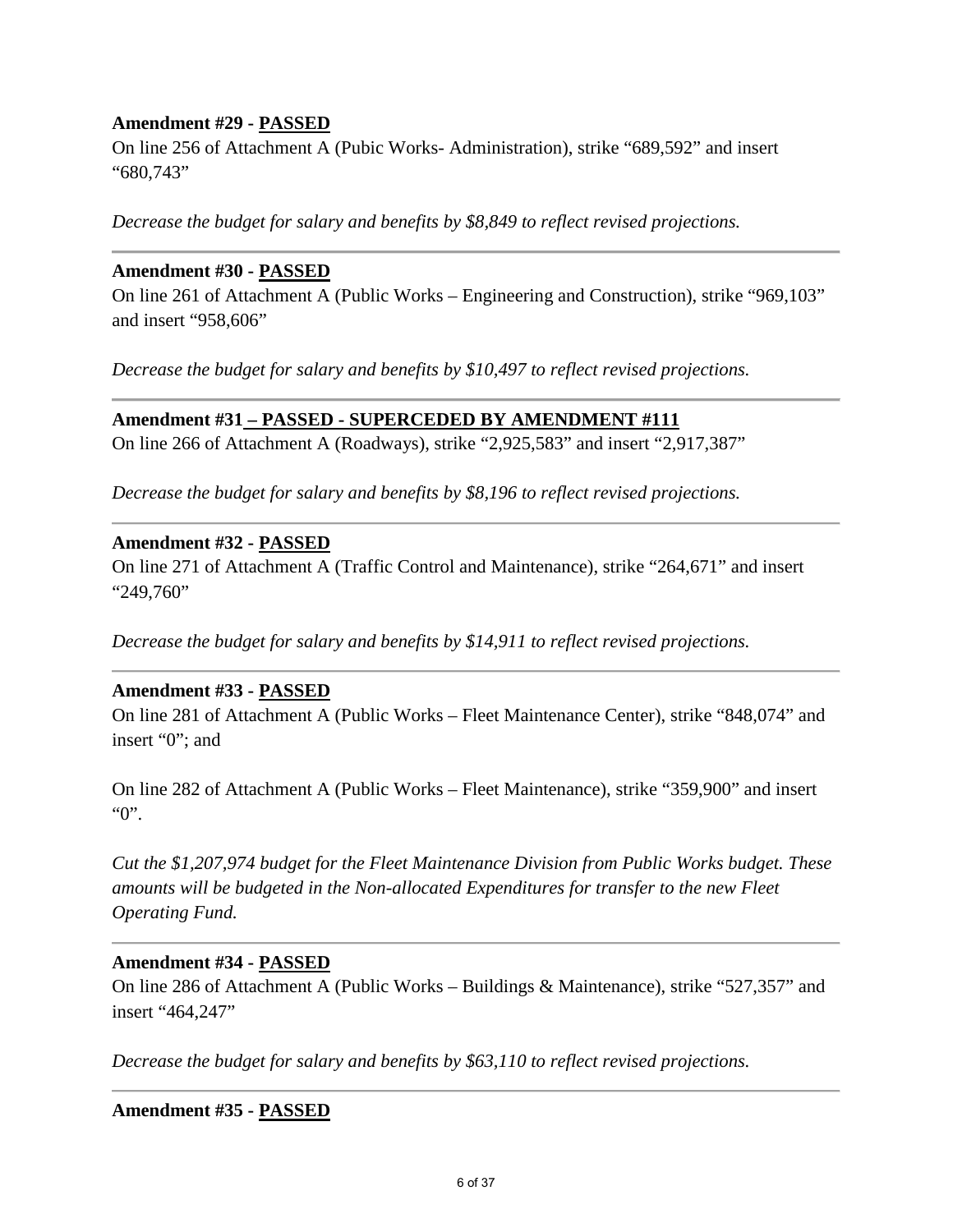On line 294 of Attachment A (Recreation and Parks – Recreation Division), strike "2,429,629" and insert "1,490,449"

*Decrease the budget for salary and benefits by \$939,180 (\$924,180 to reflect revised projections and \$15,000 to correct grant allocations).* 

## **Amendment #36 - PASSED**

On line 295 of Attachment A (Recreation and Parks – Recreation Division), strike "454,150" and insert "494,150"

*Increase the budget for operating in Recreation & Parks by \$40,000 to correct grant allocations.* 

## **Amendment #37 – PASSED - SUPERCEDED BY AMENDMENT #93**

On line 299 of Attachment A (Recreation and Parks – Parks Division), strike "1,197,092" and insert "1,833,287"

*Increase the budget for salary and benefits by \$636,195 to reflect revised projections.* 

## **Amendment #38 - PASSED**

On line 190 of Attachment A (Mayor's Office - Special Projects), strike "404,900" and insert "389,600"; and

After line 302 of Attachment A, insert a row; and in column B insert "Arts in Public Places Division";

in Column C, insert "Operating"; and in column E, insert "27,853"; and

Insert another row; and in Column C, insert "Subtotal", and in Column E, insert "27,853"

*Increase the budget for the Arts in Public Places Commission (AIPPC) by \$27,853 (\$15,300 from the community grants Special Projects budget and \$12,553 from Committed General Fund Balance).* 

# **Amendment #39 - PASSED**

On line 317 of Attachment A (Non-Allocated Expenditures – Debt Service), strike "7,745,115" and insert "7,748,960"

*Increase the budget for General Fund debt service by \$3,845.* 

# **Amendment #40 – PASSED - SUPERCEDED BY AMENDMENT #94**

On line 318 of Attachment A (Non-Allocated Expenditures – Transfer to Capital Projects Fund – Pay Go), strike "3,270,910" and insert "2,270,910"; and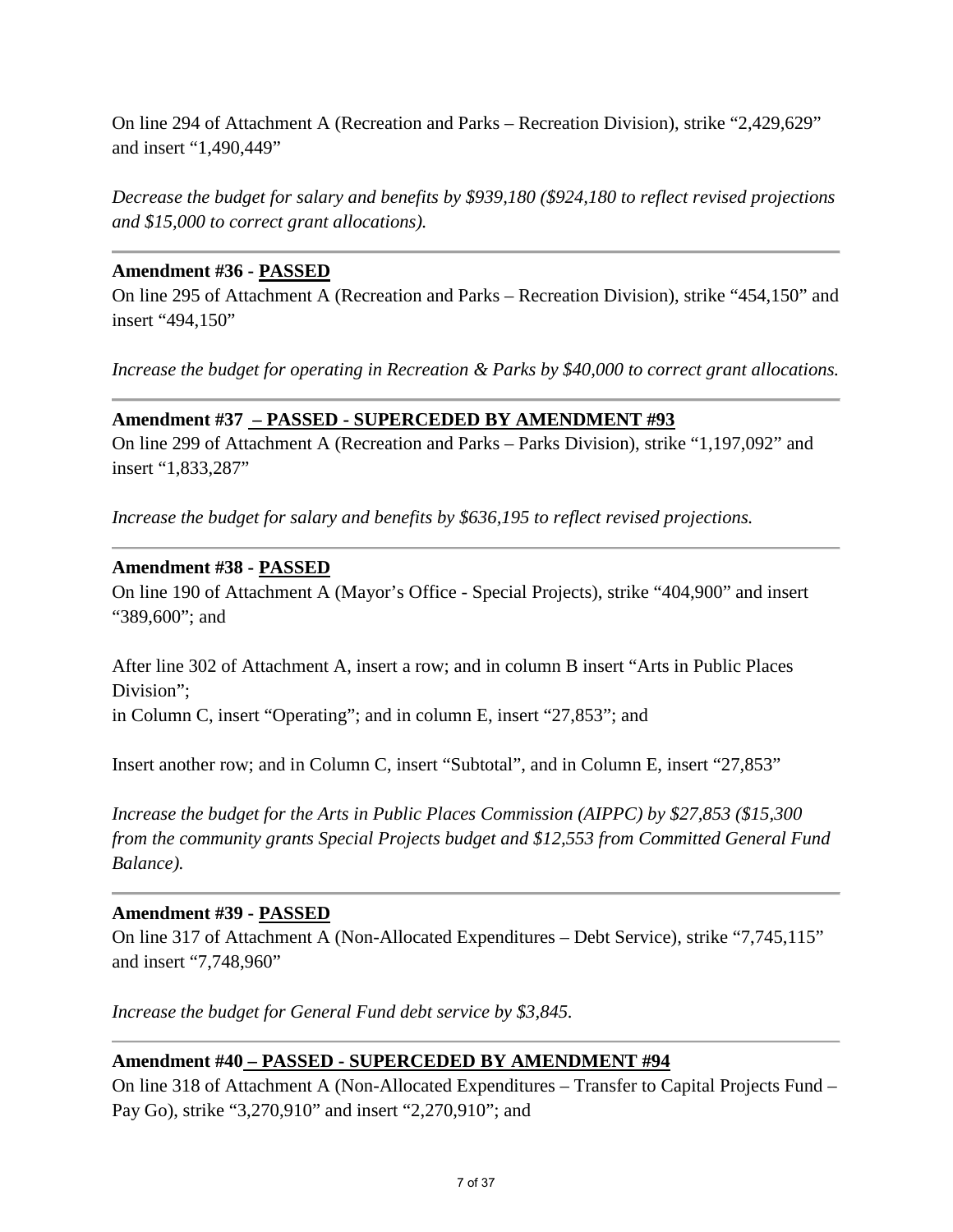## **Amendment #40 - PASSED**

Under line 318 of Attachment A, insert a row; and in column C, insert "Transfer to Fleet Replacement Fund"; and in column E, insert "1,000,000"

*Decrease the transfer to the capital projects fund to for vehicles and increase the transfer to Fleet Replacement Fund by \$1,000,000. Vehicles will be leased or purchased out of the Vehicle Replacement Fund in FY2019.* 

## **Amendment #41 - PASSED**

Under line 318 of Attachment A, insert a row; and in column C, insert "Transfer to Fleet Operating Fund" and in column E, insert "1,249,354"

*Transfer \$1,249,354 from the General Fund to the Fleet Operating Fund comprising \$1,207,974 from the Department of Public Works budget (Amendment #34) and \$41,380 to corrected salaries and benefits per most recent projections.* 

## **Amendment #42 - PASSED**

On line 324 of Attachment A (Contributions to Police and Fire Pension Fund), strike "1,850,000, and substitute \$490,000; and

Under line 324 of Attachment A, insert a row; and in column C, insert "Contributions to Health Insurance Fund – Retiree Health Insurance"; and in column E, insert "1,260,000"

*Corrects the description of line 324 and creates a separate line for retiree health insurance with a \$100,000 budget reduction.* 

# **WATER FUND**

## **Amendment #43 - PASSED**

On line 348 of Attachment A (Water Plant), strike "1,295,138" and insert "1,259,138"

*Decrease the budget for salary and benefits by \$36,000 to reflect revised projections.* 

## **Amendment #44 - PASSED**

On line 353 of Attachment A (Water Distribution), strike "1,262,056" and insert "1,106,856"

*Decrease the budget for salary and benefits in Water Distribution by \$155,200 to reflect revised projections.*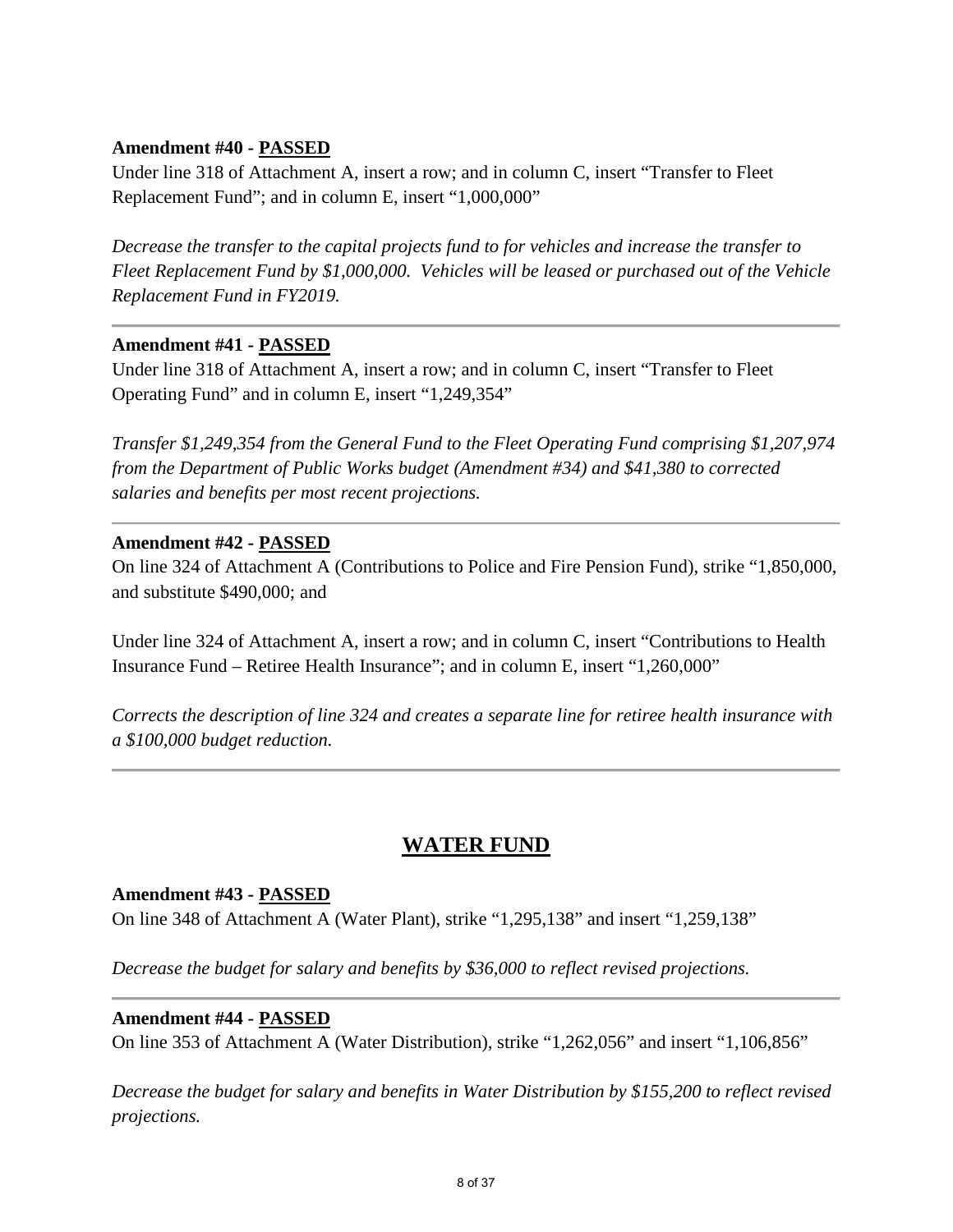## **Amendment #45 - PASSED**

On line 359 of Attachment A (Water Fund – Debt Service), strike "2,880,630" and insert "2,775,630"

*Decrease the budget for debt service in the Water Fund by \$105,000.* 

#### **Amendment #46 – PASSED - SUPERCEDED BY AMENDMENT #49**

On line 360 of Attachment A (Water Fund – Other Financing Uses and Transfers), strike "1,916,815" and insert "2,276,083"

*Increase the budget for Other Financing Uses and Transfers by \$359,250, comprising a decrease of \$718,000 to correct interfund reimbursements (consistent with Amendment #5) and an increase of \$1,077,250 to pay-go fund 40% of Water Fund CIP projects.*

#### **Amendment #47 - PASSED**

On line 349 of Attachment A (Water Plant) strike "665,000" and insert "663,000" On line 354 of Attachment A (Water Distribution) strike "594,500" and insert "584,500" Under line 360 of Attachment A,

Insert a row; and in Column C, insert "Transfer to Fleet Replacement Fund" and in Column E, insert "12,000".

*To properly classify the Water Fund transfer to the Fleet Replacement Fund by decreasing operating by \$12,000 and increasing non-allocated expenses by \$12,000.* 

#### **Amendment #48 - PASSED**

On line 340 of Attachment A (Water Charges-Revenue), strike "8,243,164" and insert "8,187,500"

*To decrease projected revenues by \$55,664 based on results of FY 2019 Water & Sewer Rate Study.* 

## **Amendment #49 - PASSED**

On line 360 of Attachment A (Other Financing Uses and Transfers), strike "1,916,815" and insert "1,580,815"

*To decrease Other Financing Uses and Transfers by \$336,000 based on budgetary correction to depreciation expense.*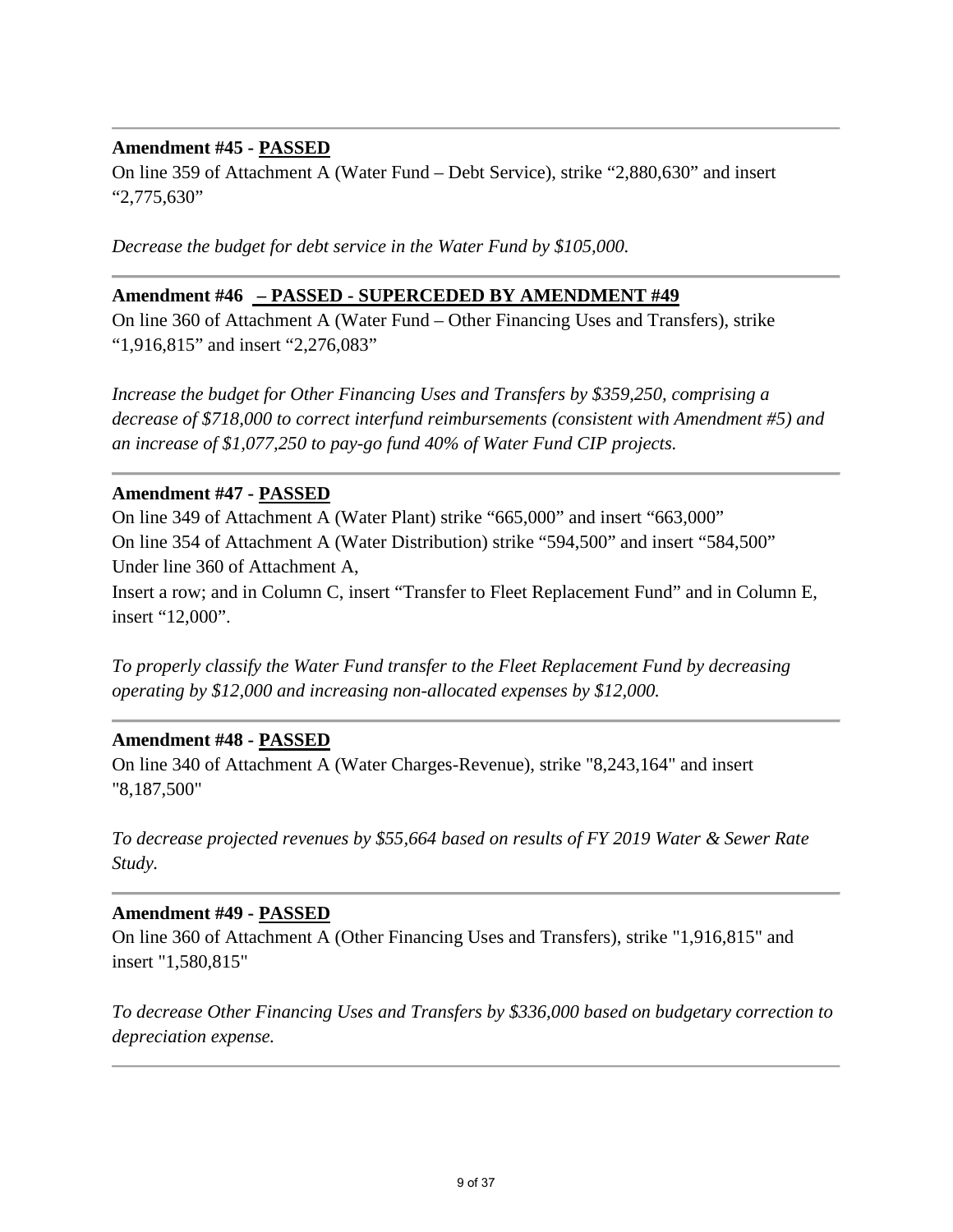# **WASTEWATER FUND**

# **Amendment #50 - PASSED**

On line 393 of Attachment A (Wastewater Collection), strike "1,071,174" and insert "917,174"

*Decrease the budget for salary and benefits in Wastewater Collection by \$154,000 to reflect revised projections.* 

## **Amendment #51 - PASSED**

On line 399 of Attachment A (Wastewater Debt Service), strike "744,503" and insert "739,503"

*Decrease the budget for debt service expense by \$5,000.* 

## **Amendment #52 – PASSED - SUPERCEDED BY AMENDMENT #54**

On line 400 of Attachment A (Wastewater – Other Financing Uses and Transfers), strike "2,321,208" and insert "2,099,608"

*Decrease the budget for Other Financing Uses and Transfers by \$221,600, comprising a decrease of \$860,000 to correct interfund reimbursements (consistent with Amendment #6) and an increase of \$638,400 to pay-go fund 40% of Wastewater Fund CIP projects.* 

## **Amendment #53 - PASSED**

On line 379 of Attachment A (Sewer Charges), strike "8,494,148" and insert "8,226,500"

*To decrease projected revenues by \$267,648 based on results of FY 2019 Water & Sewer Rate Study.* 

## **Amendment #54 - PASSED**

On line 400 of Attachment A (Other Financing Uses and Transfers), strike "2,321,208" and insert "2,257,208"

*To decrease Other Financing Uses and Transfers by \$64,000 based on budgetary correction to depreciation and operating reserve expense.* 

## **Amendment #55 - PASSED**

On line 394 of Attachment A (Wastewater) strike "654,500" and insert "644,500"

Under line 400 of Attachment A,

Insert a row; and in Column C, insert "Transfer to Fleet Replacement Fund" and in Column E, insert "10,000".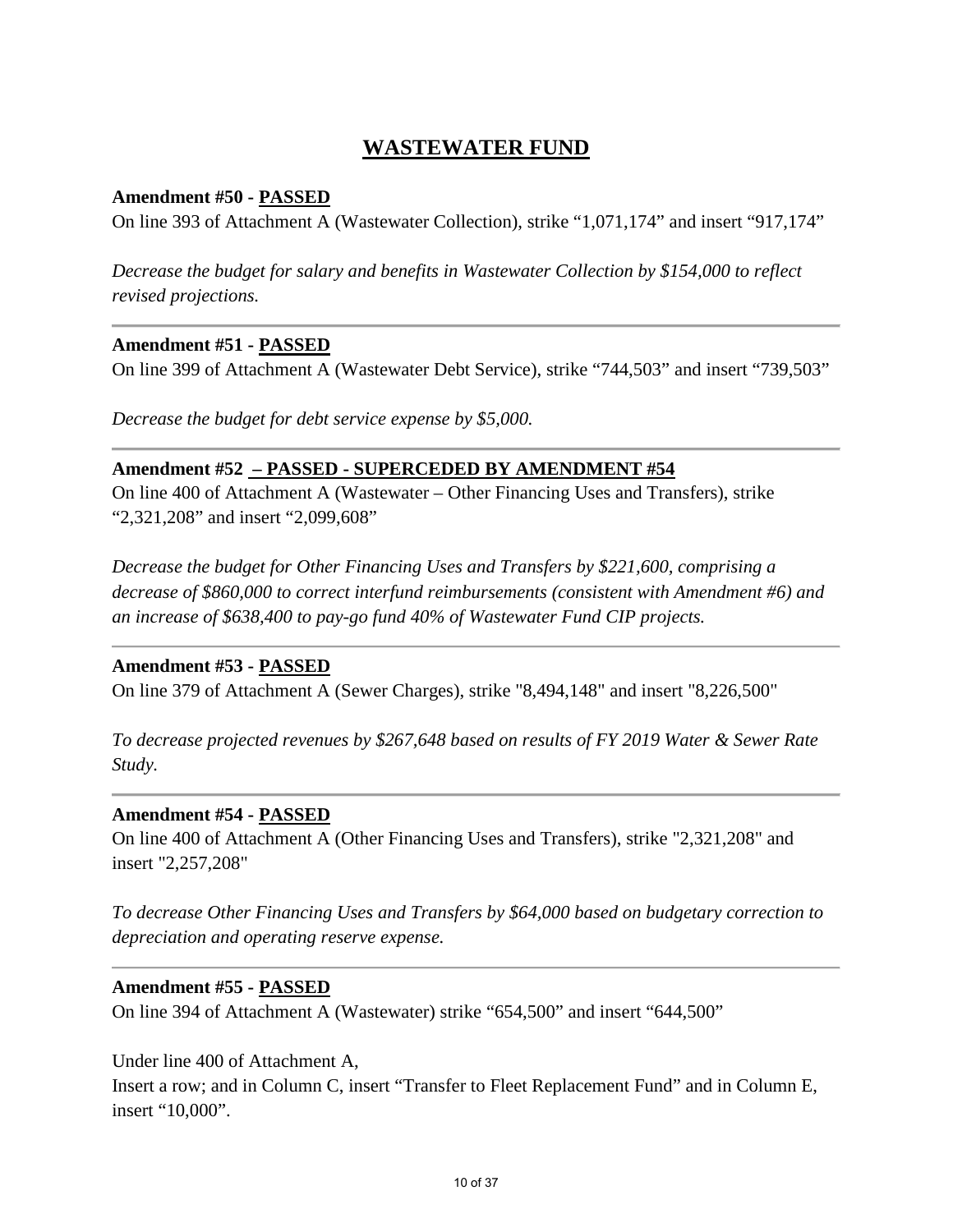*To properly classify the Wastewater Fund transfer to the Fleet Replacement Fund.* 

# **PARKING FUND**

# **Amendment #56 - PASSED**

On line 441 of Attachment A (Parking Fund – Debt Service), strike "1,949,975" and insert "1,231,975"

*Decrease the budget for debt service expense in the Parking Fund by \$718,000.* 

## **Amendment #57 - PASSED**

On line 442 of Attachment A (Parking Fund – Other Financing Uses and Transfers), strike "4,011,272" and insert "3,706,272"

*Decrease the transfer to the General Fund for indirect charges by \$305,000.* 

# **TRANSPORTATION FUND**

# **Amendment #58 - PASSED**

On line 464 of Attachment A (Transportation Revenue), strike "867,000" and insert "2,478,025".

*Increase the budget for Intergovernmental Revenue by \$1,611,025 to correct grant allocations.* 

## **Amendment #59 - PASSED**

On line 470 of Attachment A (Transportation Administration), strike "617,552" and insert "633,339"

*Increase the budget for salary and benefits by \$15,787 (a decrease of \$11,425 to reflect revised projections and an increase of \$27,212 to correct grant allocations).* 

## **Amendment #60 - PASSED**

On line 471 of Attachment A (Transportation Administration), strike "47,400" and insert "53,338".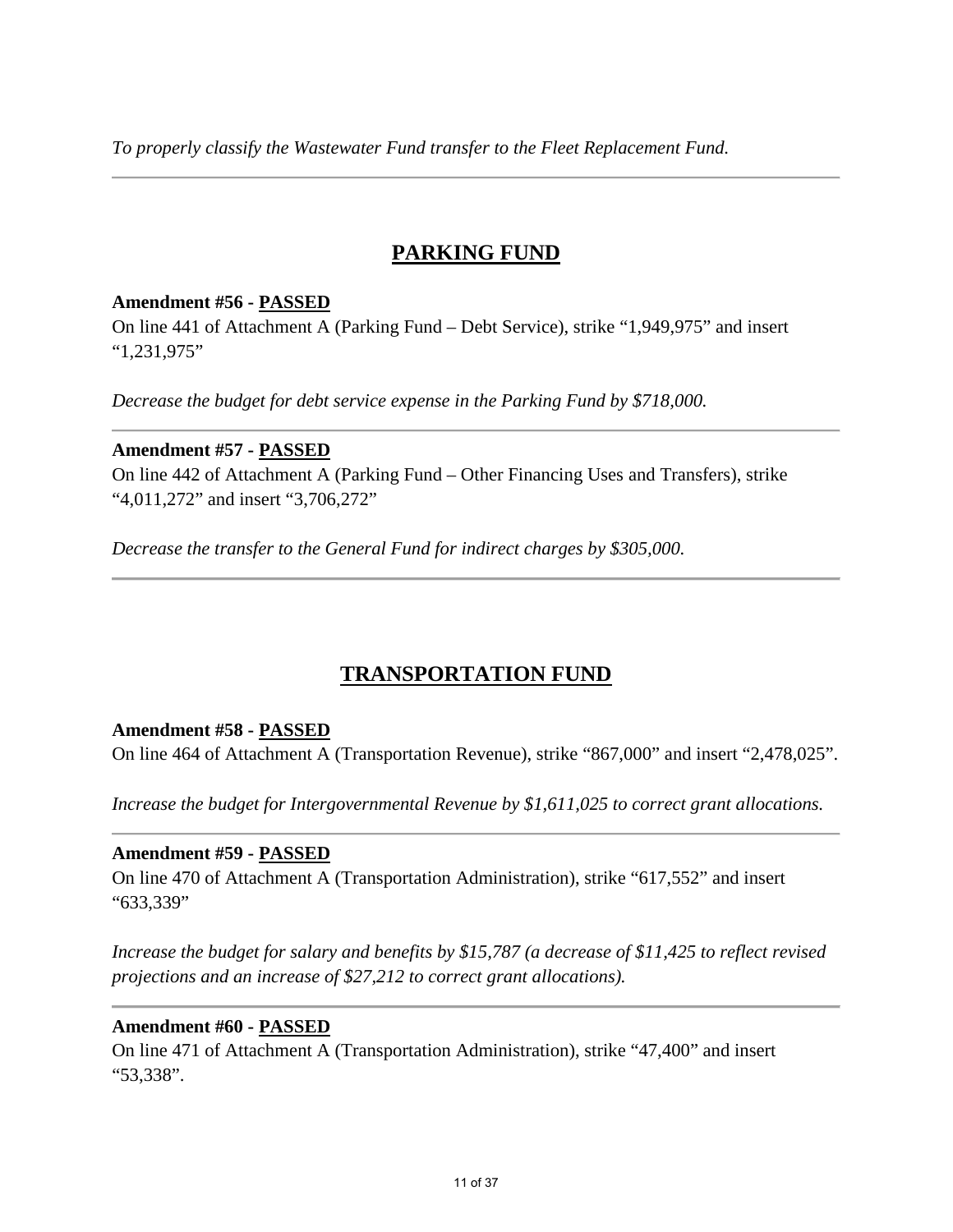*Increase the budget for operating by \$5,938 to correct grant allocations.* 

# **Amendment #61 - PASSED**

On line 475 of Attachment A (Transportation – Transit Vehicle Operations), strike "1,745,895" and insert "2,700,709"

*Increase the budget for salary and benefits by \$954,815 (an increase of \$21,245 to reflect revised projections and a decrease of \$933,570 to correct grant allocations.*

## **Amendment #62 - PASSED**

On line 476 of Attachment A (Transportation – Vehicle Operations), strike "158,160" and insert "325,792"

*Increase the budget for operating expenses by \$167,632 to correct grant allocations.* 

## **Amendment #63 - PASSED**

On line 480 of Attachment A (Transportation – Maintenance), strike "286,249" and insert "531,904"

*Increase the budget for salary and benefits by \$245,655 (\$93,680 to reflect revised projections and \$151,975 to correct grant allocations).* 

# **Amendment #64 - PASSED**

On line 491 of Attachment A (Transportation – Other Financing Uses and Transfers), strike "1,201,141" and insert "751,141"

*Decrease the transfer to the General Fund for indirect charges by \$450,000.* 

# **REFUSE/SOLID WASTE FUND**

## **Amendment #65 - PASSED**

On line 605 of Attachment A (Refuse/Solid Waste – Other Financing Uses and Transfers), strike "683,779" and insert "678,779"

*Decrease the budget for Solid Waste by \$5,000, comprising a \$385,000 reduction in the transfer to the General Fund for indirect charges (consistent with Amendment #9), offset by a \$380,000 increase in the transfer to the Capital Projects Fund to pay-go fund the Landfill Gas Mitigation Project and a Refuse Truck purchase.*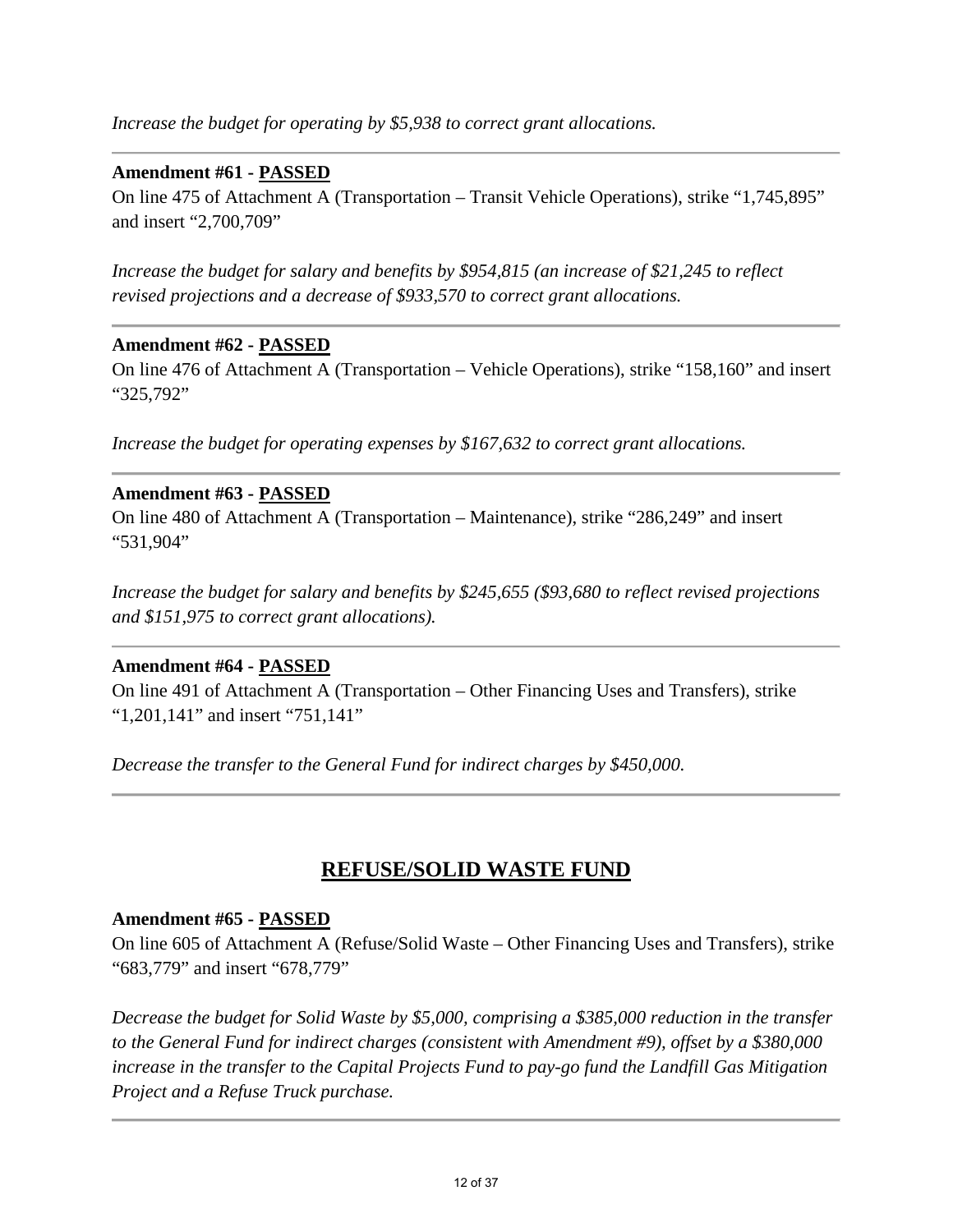# **WATERSHED RESTORATION FUND**

## **Amendment #66 - PASSED**

On line 60 of Attachment A, strike "Stormwater" and insert "Watershed Restoration"

*To correct the title of the Watershed Restoration Fund.* 

## **Amendment #67 - PASSED**

On line 631 of Attachment A (Watershed Restoration Fund), strike "430,000" and insert "515,000"

*Increase budget for salary and benefits for Watershed Restoration by \$85,000 to reflect revised projections.* 

## **Amendment #68 – PASSED - SUPERCEDED BY AMENDMENT #117**

On line 632 of Attachment A (Watershed Restoration), strike "68,500" and insert "63,500"

Under line 638 of Attachment A, Insert a row; and in Column C, insert "Transfer to Fleet Replacement Fund" and in Column E, insert "5,000".

*To properly classify the Watershed Restoration Fund transfer to the Fleet Replacement Fund.*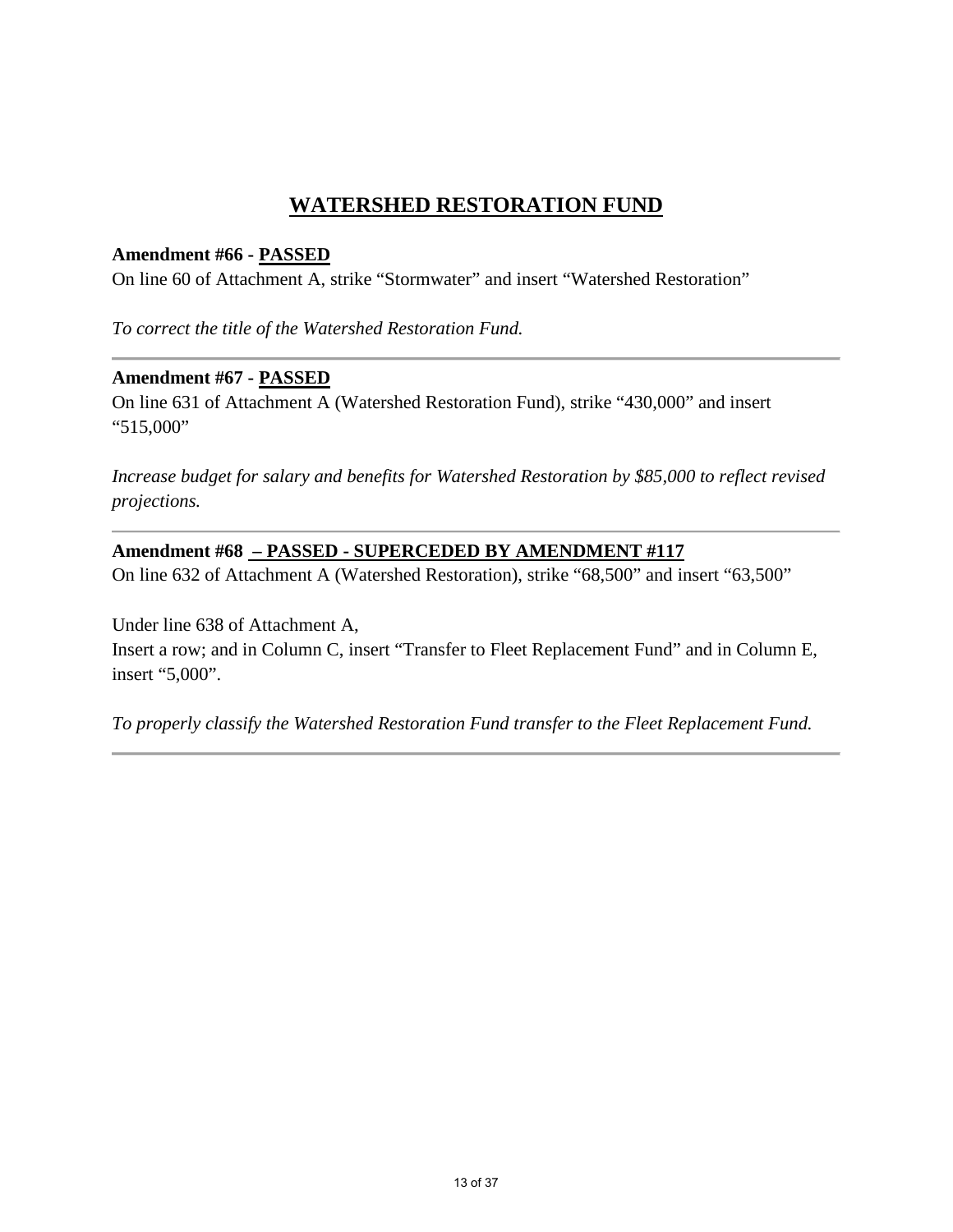# **AMENDMENTS TO ESTABLISH BUDGETS FOR FUNDS PREVIOUSLY NOT BUDGETED**

# **Amendment #69 - PASSED**

Under line 8 of Attachment A, Insert a row; and in column A insert "Community Development Block Grant"; and Insert a row; and in Column C, insert "Total Budgeted Revenues" and in Column E, insert "260,857"; and Insert a row; and in Column C, insert "Total Budgeted Use of Community Development Fund Balance" and in Column E, insert "183,728"; and Insert a row; and in Column C, insert "Total Budgeted Appropriations" and in Column E, insert "444,585"; and Insert a row; and in Column C, insert "Budgeted Revenue and Use of Fund Balance in Excess of Budgeted Appropriations" and in Column E, insert "0"; and

Under line 333 of Attachment A, Insert a row; and in Column C, insert "COMMUNITY DEVELOPMENT BLOCK GRANT FUND"; and

Insert a row; and in column A insert "Revenues"; and

Insert a row; and in Column C, insert "Federal Allocation from HUD" and in Column E, insert "260,857"; and

Insert a row; and in Column C, insert "Program Income" and in Column E, insert "0"; and Insert a row; and in Column C, insert "Total Budgeted Revenues – Community Development Block Grant Fund" and in Column E, insert "260,857"; and

Insert a row; and

Insert a row; and in column A insert "Expenditures"; and

Insert a row; and in Column C, insert "Operating" and in Column E, insert "122,857"; and Insert a row; and in Column C, insert "Capital Projects" and in Column E, insert "321,728"; and Insert a row; and in Column C, insert "Subtotal" and in Column E, insert "444,585"; and

Insert a row; and Insert a row; and in Column C, insert "Total Budgeted Appropriations – Community Development Block Grant Fund" and in Column E, insert "444,585"

*To establish a budget for the Community Development Block Grant Fund (a special revenue fund).* 

**Amendment #70 - PASSED**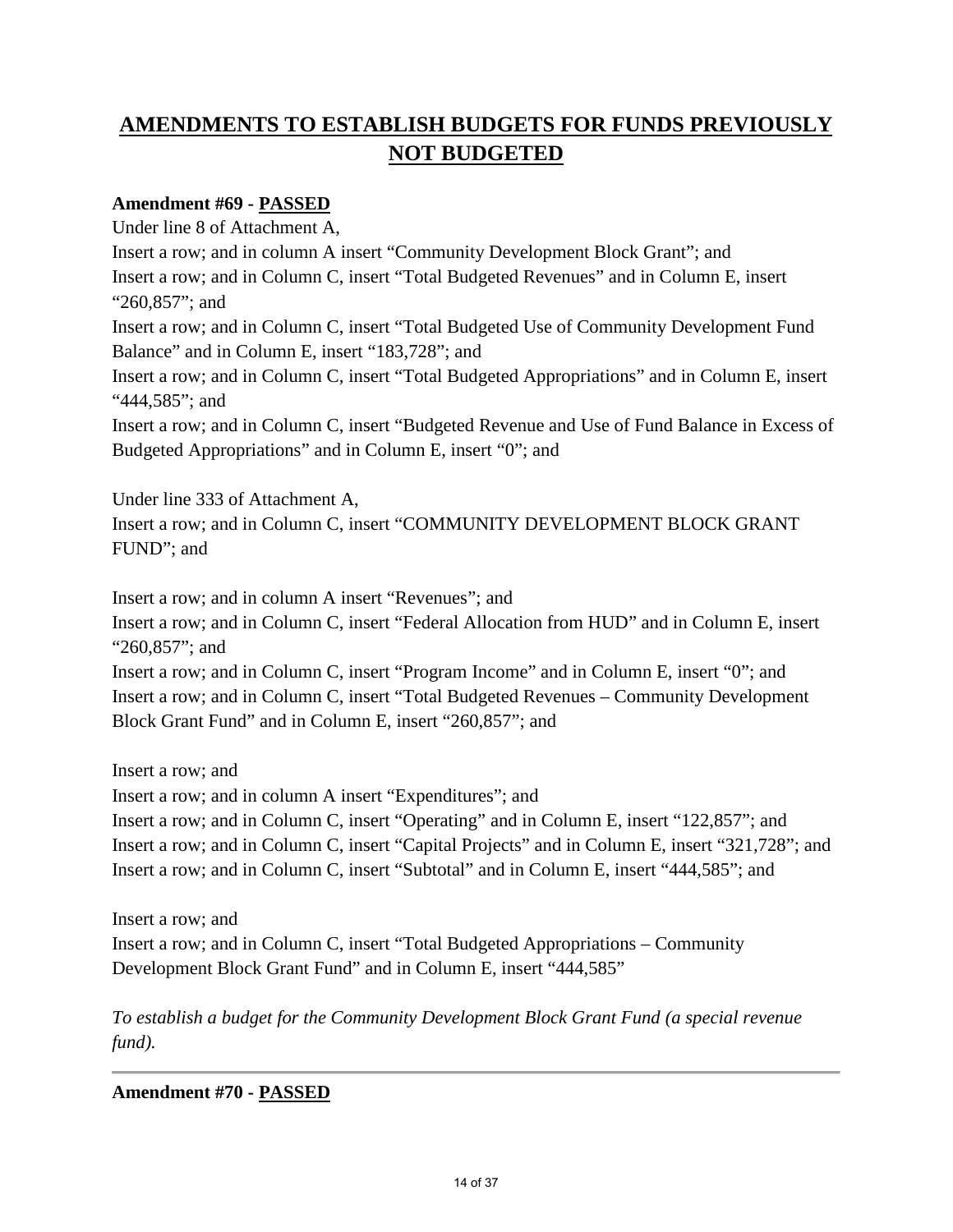Under line 8 of Attachment A, Insert a row; and in column A insert "Grants Fund"; and Insert a row; and in Column C, insert "Total Budgeted Revenues" and in Column E, insert "2,825,288"; and Insert a row; and in Column C, insert "Total Budgeted Appropriations" and in Column E, insert "2,825,288"; and Insert a row; and in Column C, insert "Budgeted Revenue in Excess of Budgeted Appropriations" and in Column E, insert "0"

Under line 333 of Attachment A,

Insert a row; and in Column C, insert "GRANTS FUND"; and

Insert a row; and in column A insert "Revenues"; and

Insert a row; and in Column C, insert "Federal Grants" and in Column E, insert "1,221,388"; and Insert a row; and in Column C, insert "State Grants" and in Column E, insert "1,597,900"; and Insert a row; and in Column C, insert "Local Grants" and in Column E, insert "6,000"; and Insert a row; and in Column C, insert "Private Grants" and in Column E, insert "0"; and Insert a row; and in Column C, insert "Total Budgeted Revenues – Grant Fund" and in Column E, insert "2,825,288"; and

Insert a row; and Insert a row; and in column A insert "Expenditures"; Insert a row; and in column B insert "MIT"; Insert a row; and in Column C, insert "Salaries and Benefits" and in Column E, insert "1,440"; and

Insert a row; and in Column C, insert "Subtotal" and in Column E, insert "1,440"; and

Insert a row; and Insert a row; and in column B insert "Planning & Zoning"; and Insert a row; and in Column C, insert "Salaries and Benefits" and in Column E, insert "9,600"; and Insert a row; and in Column C, insert "Subtotal" and in Column E, insert "9,600"

Insert a row; and Insert a row; and in column B insert "Police"; and Insert a row; and in Column C, insert "Salaries and Benefits" and in Column E, insert "1,344,900"; and Insert a row; and in Column C, insert "Operating" and in Column E, insert "195,500"; and Insert a row; and in Column C, insert "Subtotal" and in Column E, insert "1,540,400"; and

Insert a row; and Insert a row; and in column B insert "Fire"; and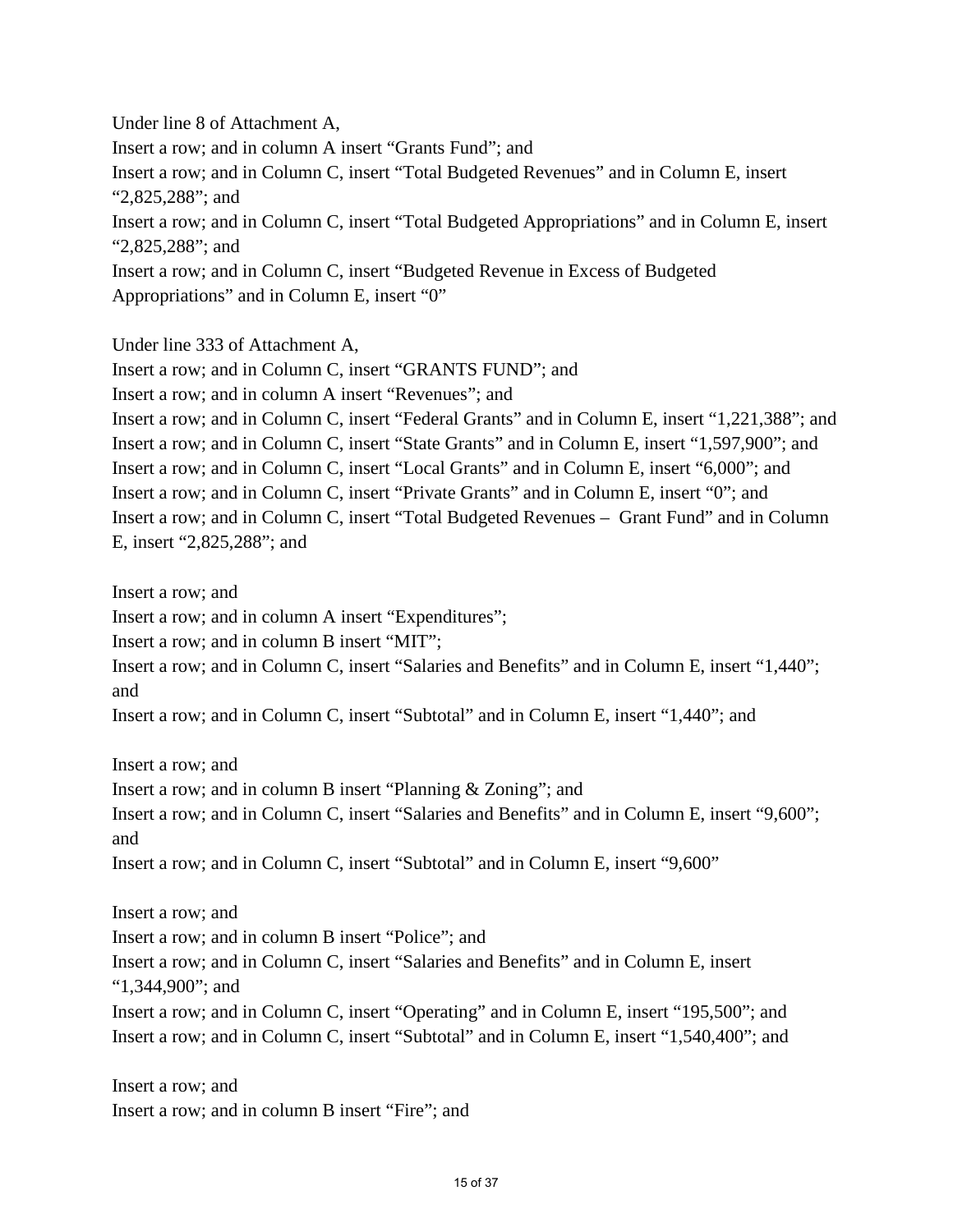Insert a row; and in Column C, insert "Salaries and Benefits" and in Column E, insert "601,323"; and

Insert a row; and in Column C, insert "Operating" and in Column E, insert "602,525"; and Insert a row; and in Column C, insert "Subtotal" and in Column E, insert "1,203,848"; and

Insert a row; and Insert a row; and in column B insert "Recreation & Parks"; and Insert a row; and in Column C, insert "Salaries and Benefits" and in Column E, insert "50,000"; and Insert a row; and in Column C, insert "Operating" and in Column E, insert "20,000"; and Insert a row; and in Column C, insert "Subtotal" and in Column E, insert "70,000".

*To establish the budget for the Grants Fund (a special revenue fund).*

# **Amendment #71 - PASSED**

Under line 8 of Attachment A, Insert a row; and in column A insert "Forfeiture and Asset Seizure Fund"; and Insert a row; and in Column C, insert "Total Budgeted Revenues" and in Column E, insert "579,537"; and Insert a row; and in Column C, insert "Total Budgeted Appropriations" and in Column E, insert "175,000"; and

Insert a row; and in Column C, insert "Budgeted Revenue and Use of Fund Balance in Excess of Budgeted Appropriations" and in Column E, insert "404,537"; and

Under line 333 of Attachment A, Insert a row; and in Column C, insert "FORFEITURE AND ASSET SEIZURE FUND"; and

Insert a row; and in column A insert "Revenues"; and Insert a row; and in Column C, insert "Forfeitures" and in Column E, insert "0"; and Insert a row; and in Column C, insert "Transfer from General Fund" and in Column E, insert "579,537"

Insert a row; and in Column C, insert "Total Budgeted Revenues – Forfeiture and Asset Seizure Fund" and in Column E, insert "579,537"; and

Insert a row; and Insert a row; and in column A insert "Expenditures"; and Insert a row; and in Column C, insert "Operating" and in Column E, insert "579,537"; and Insert a row; and in Column C, insert "Subtotal" and in Column E, insert "579,537"; and

Insert a row; and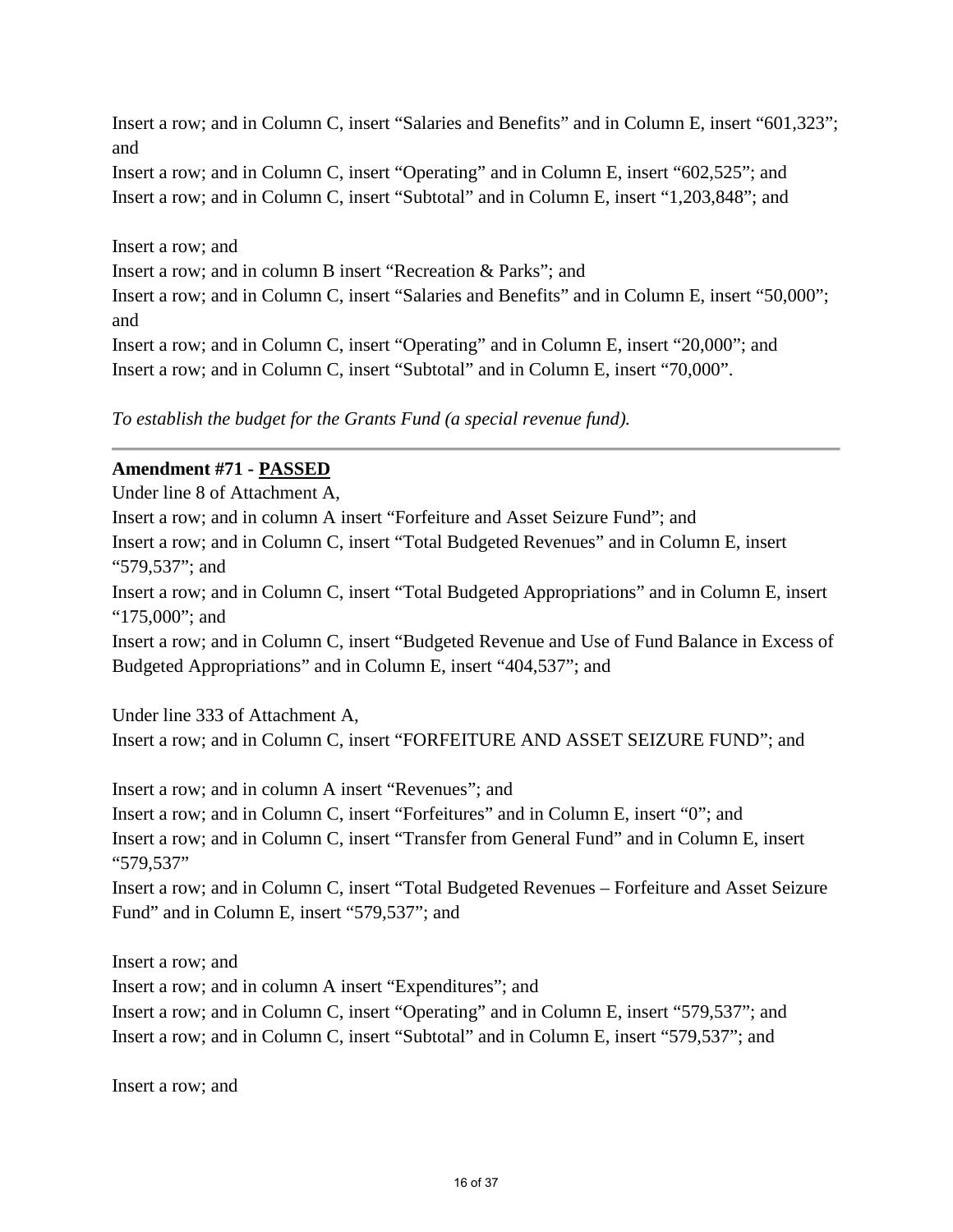Insert a row; and in Column C, insert "Total Budgeted Appropriations – Forfeiture and Asset Seizure Fund" and in Column E, insert "579,537"

*To establish the budget for the Forfeiture and Asset Seizure Fund (a special revenue fund).* 

# **Amendment #72 - PASSED**

Under line 8 of Attachment A, Insert a row; and in column A insert "Reforestation Fund"; and Insert a row; and in Column C, insert "Total Budgeted Revenues" and in Column E, insert "98,556"; and Insert a row; and in Column C, insert "Total Budgeted Appropriations" and in Column E, insert "98,556"; and Insert a row; and in Column C, insert "Budgeted Revenue in Excess of Budgeted Appropriations" and in Column E, insert "0"

Under line 333 of Attachment A, Insert a row; and in Column C, insert "REFORESTATION FUND"; and Insert a row; and in column A insert "Revenues"; and Insert a row; and in Column C, insert "Tree Planting Fees" and in Column E, insert "16,072"; and Insert a row; and in Column C, insert "Transfer from General Fund" and in Column E, insert "82,484", and Insert a row; and in Column C, insert "Total Budgeted Revenues – Reforestation Fund" and in Column E, insert "98,556"; and Insert a row; and

Insert a row; and in Column C, insert "Operating" and in Column E, insert "98,556"; and Insert a row; and in Column C, insert "Subtotal" and in Column E, insert "98,556"; and

Insert a row; and Insert a row; and in Column C, insert "Total Budgeted Appropriations – Reforestation Fund" and in Column E, insert "98,556"

*To establish the budget for the Reforestation Fund (a special revenue fund)'* 

# **Amendment #73 - PASSED**

Under line 8 of Attachment A,

Insert a row; and in column A insert "Public, Educational, and Governmental (PEG) Fund"; and Insert a row; and in Column C, insert "Total Budgeted Revenues" and in Column E, insert "533,431"; and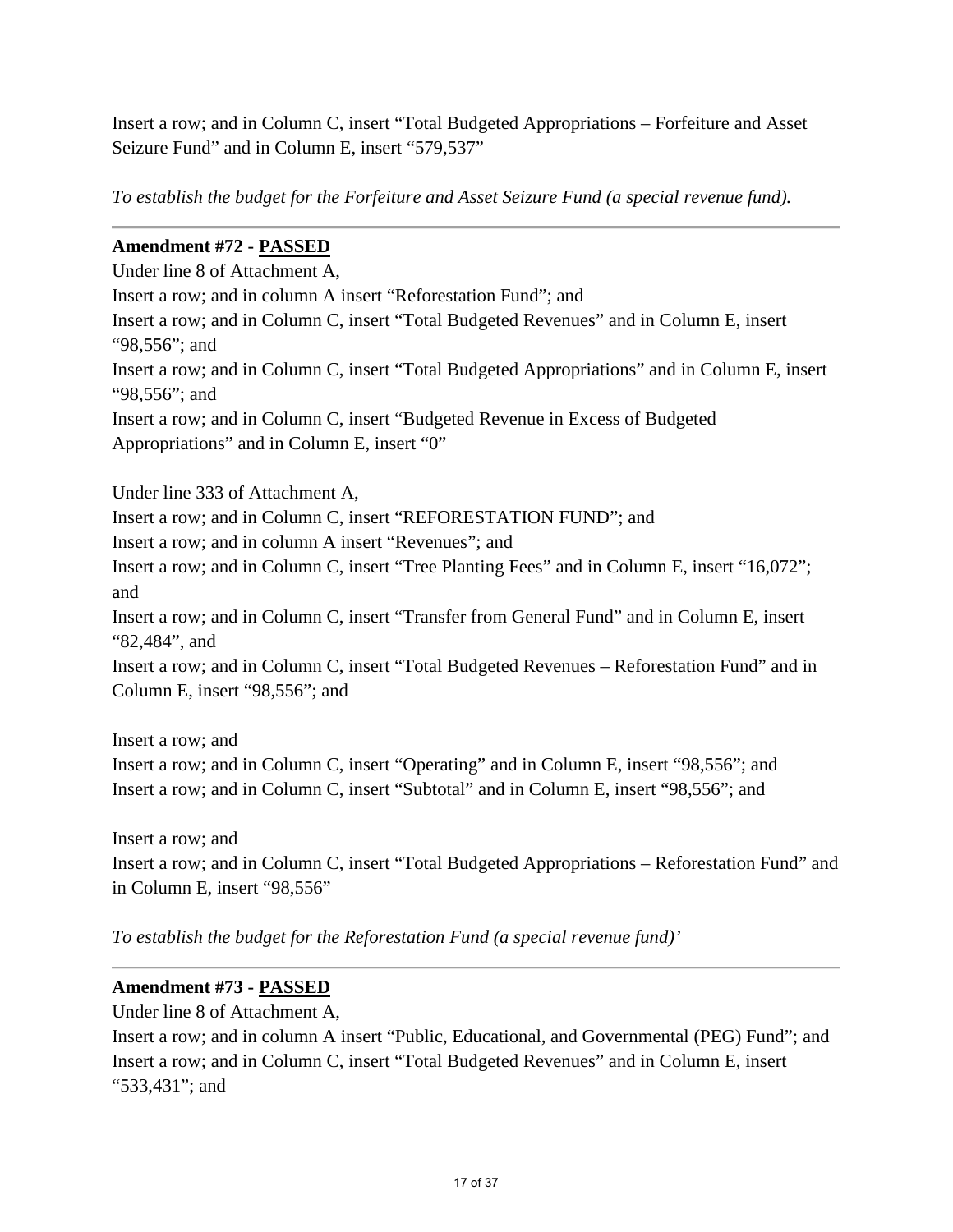Insert a row; and in Column C, insert "Total Budgeted Appropriations" and in Column E, insert "533,431"; and

Insert a row; and in Column C, insert "Budgeted Revenue and Use of Fund Balance in Excess of Budgeted Appropriations" and in Column E, insert "0"; and

Under line 333 of Attachment A, Insert a row; and in Column C, insert "PUBLIC, EDUCATIONAL, AND GOVERNMENTAL (PEG) FUND"; and Insert a row; and in column A insert "Revenues"; and Insert a row; and in Column C, insert "CATV Fees" and in Column E, insert "61,269"; and Insert a row; and in Column C, insert "Transfer from General Fund and in Column E, insert \$472,162; and Insert a row; and in Column C, insert "Total Budgeted Revenues – Public, Educational, and Governmental (PEG) Fund" and in Column E, insert "533,431"; and

Insert a row; and

Insert a row; and in column A insert "Expenditures"; and

Insert a row; and in Column C, insert "Other Expenditures" and in Column E, insert "533,431"; and

Insert a row; and in Column C, insert "Subtotal" and in Column E, insert "533,431"; and

Insert a row; and Insert a row; and in Column C, insert "Total Budgeted Appropriations – Public Educational Governmental (PEG) Fund" and in Column E, insert "533,431"

*To establish the budget for the Public, Educational, and Governmental (PEG) Fund, a special revenue fund.* 

# **Amendment #74 - PASSED**

Under line 8 of Attachment A, Insert a row; and in column A insert "Housing Assistance Trust Fund"; and Insert a row; and in Column C, insert "Total Budgeted Revenues" and in Column E, insert "156,000"; and Insert a row; and in Column C, insert "Total Budgeted Appropriations" and in Column E, insert "808,877"; and Inserts a row; and in Column C, insert "Budgeted Revenue and Use of Fund Balance in Excess of Budgeted Appropriations" and in Column E, insert "0"; and

Under line 333 of Attachment A, Insert a row; and in Column C, insert "HOUSING ASSISTANCE TRUST FUND"; and Insert a row; and in column A insert "Revenues"; and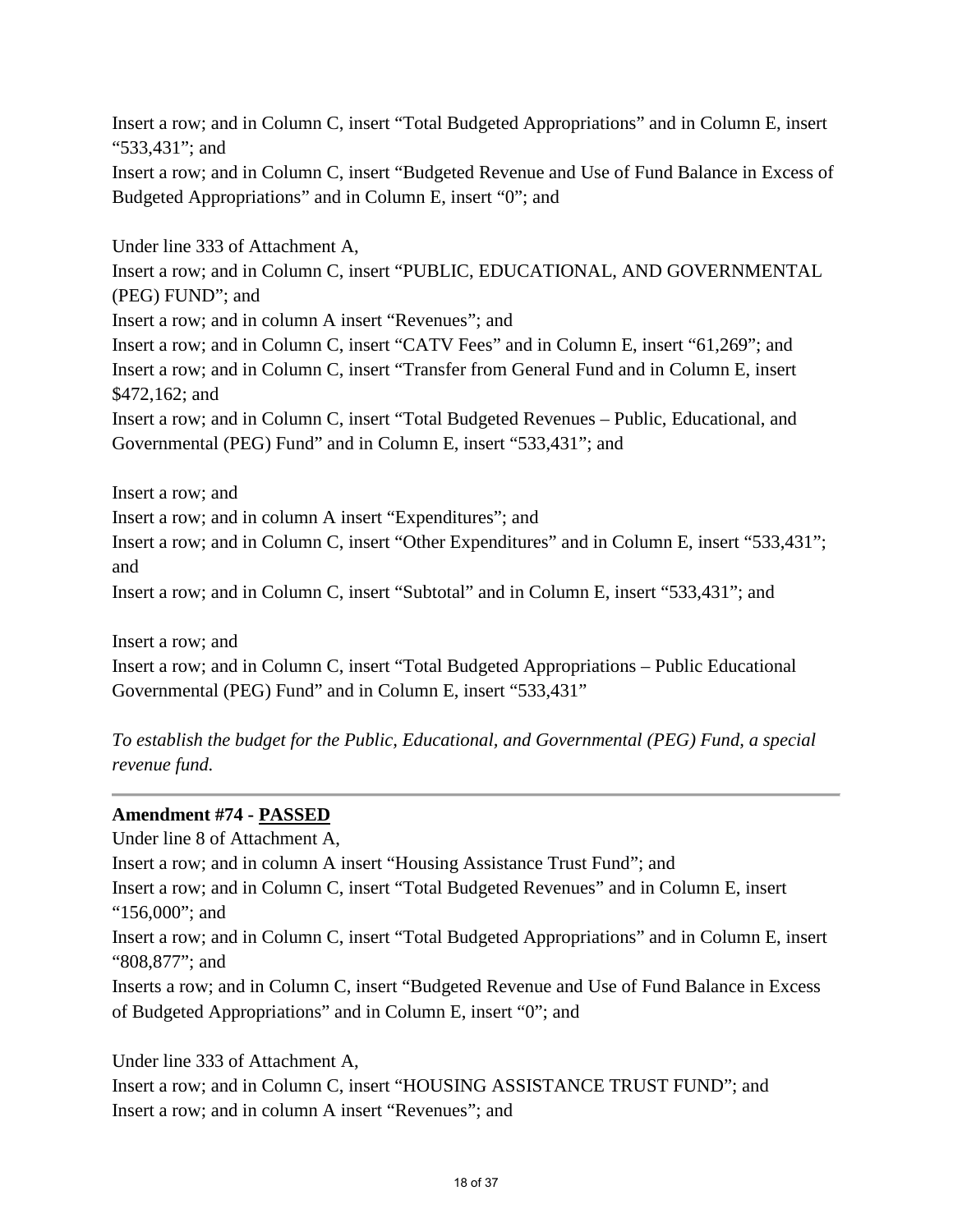Insert a row; and in Column C, insert "Developer Fees" and in Column E, insert "156,000"; and Insert a row; and in Column C, insert "Transfer from General Fund" and in Column E, insert "652,877", and Insert a row, and in Column C, insert "Total Budgeted Revenues – Housing Assistance Trust Fund" and

in Column E, insert "808,877"; and

Insert a row; and Insert a row; and in column A insert "Expenditures"; and Insert a row; and in Column C, insert "Operating" and in Column E, insert "808,877"; and Insert a row; and in Column C, insert "Subtotal" and in Column E, insert "808,877"; and

Insert a row;

A row; and in Column C, insert "Total Budgeted Appropriations – Housing Assistance Trust Fund" and in Column E, insert "808,877"

*To establish the Housing Assistance Trust special revenue fund in the budget.* 

# **Amendment #75 - PASSED**

Under line 8 of Attachment A,

Insert a row; and in column A insert "Sprinkler Assistance Revolving Fund"; and Insert a row; and in Column C, insert "Total Budgeted Revenues" and in Column E, insert "0"; and Insert a row; and in Column C, insert "Total Budgeted Use of Committed General Fund Balance" and in Column E, insert "259,219"; and Insert a row; and in Column C, insert "Total Budgeted Appropriations" and in Column E, insert "259,219"; and Insert a row; and in Column C, insert "Budgeted Revenue and Use of Fund Balance in Excess of Budgeted Appropriations" and in Column E, insert "0"; and Under line 333 of Attachment A, Insert a row; and in Column C, insert "SPRINKLER ASSISTANCE REVOLVING FUND"; and Insert a row; and in column A insert "Revenues"; and

Insert a row; and in Column C, insert "Sprinkler Loan Payments" and in Column E, insert "0"; and

Insert a row; and in Column C, insert "Total Budgeted Revenues – Sprinkler Assistance Revolving Fund" and in Column E, insert "0"; and

Insert a Insert a row; and Insert a row; and in column A insert "Expenditures"; and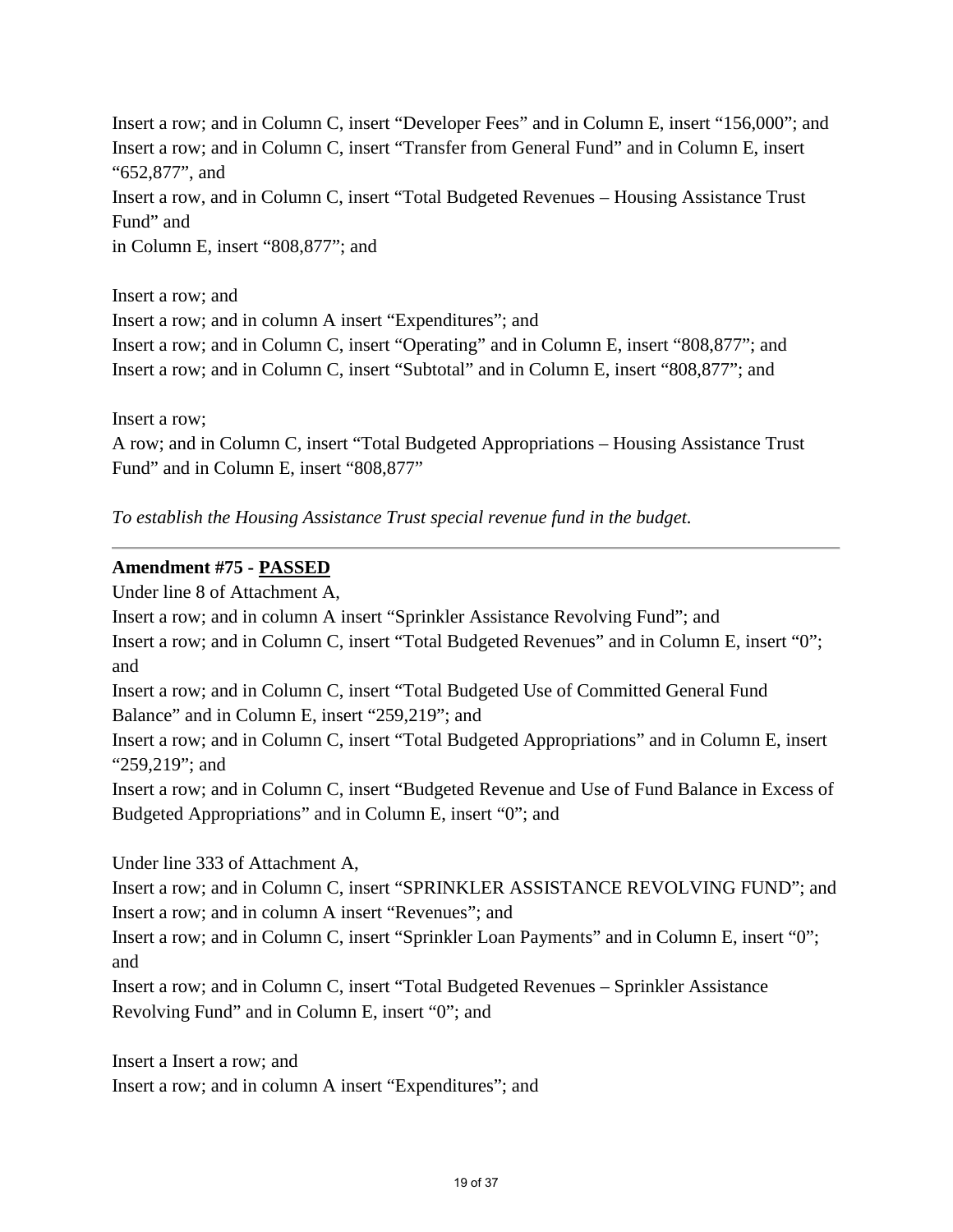Insert a row; and in Column C, insert "Other Expenditures" and in Column E, insert "259,219"; and Insert a row; and in Column C, insert "Subtotal" and in Column E, insert "259,219"; and Insert a row; and Insert a row; and in Column C, insert "Total Budgeted Appropriations – Sprinkler Assistance Revolving Fund" and in Column E, insert "259,219"

# *To establish the budget for the Sprinkler Assistance Revolving Fund.*

# **Amendment #76 - PASSED**

Under line 64 of Attachment A, Insert a row; and in column A insert "Self Insurance Fund"; and Insert a row; and in Column C, insert "Total Budgeted Revenues" and in Column E, insert "2,747,500"; and Insert a row; and in Column C, insert "Total Budgeted Use of Fund Balance" and in Column E, insert "1,942,707"; and Insert a row; and in Column C, insert "Total Budgeted Appropriations" and in Column E, insert "4,690,207"; and Insert a row; and in Column C, insert "Budgeted Revenue and Use of Fund Balance in Excess of Budgeted Appropriations" and in Column E, insert "0"; and

Under line 650 of Attachment A, Insert a row; and in Column C, insert "SELF INSURANCE FUND"; and Insert a row; and in column A insert "Revenues"; and Insert a row; and in Column C, insert "Other Financing Sources" and in Column E, insert "2,747,500"; and Insert a row; and in Column C, insert "Total Budgeted Revenues – Self Insurance Fund" and in Column E, insert "2,747,500"; and

Insert a row; and Insert a row; and in column A insert "Expenditures"; and Insert a row; and in Column C, insert "Operating" and in Column E, insert "4,690,207"; and Insert a row; and in Column C, insert "Subtotal" and in Column E, insert "4,690,207"; and

Insert a row; and Insert a row; and in Column C, insert "Total Budgeted Appropriations – Self Insurance Fund" and in Column E, insert "4,690,207"

*To establish the Self Insurance Fund in the budget (an internal service fund).* 

**Amendment #77 - PASSED**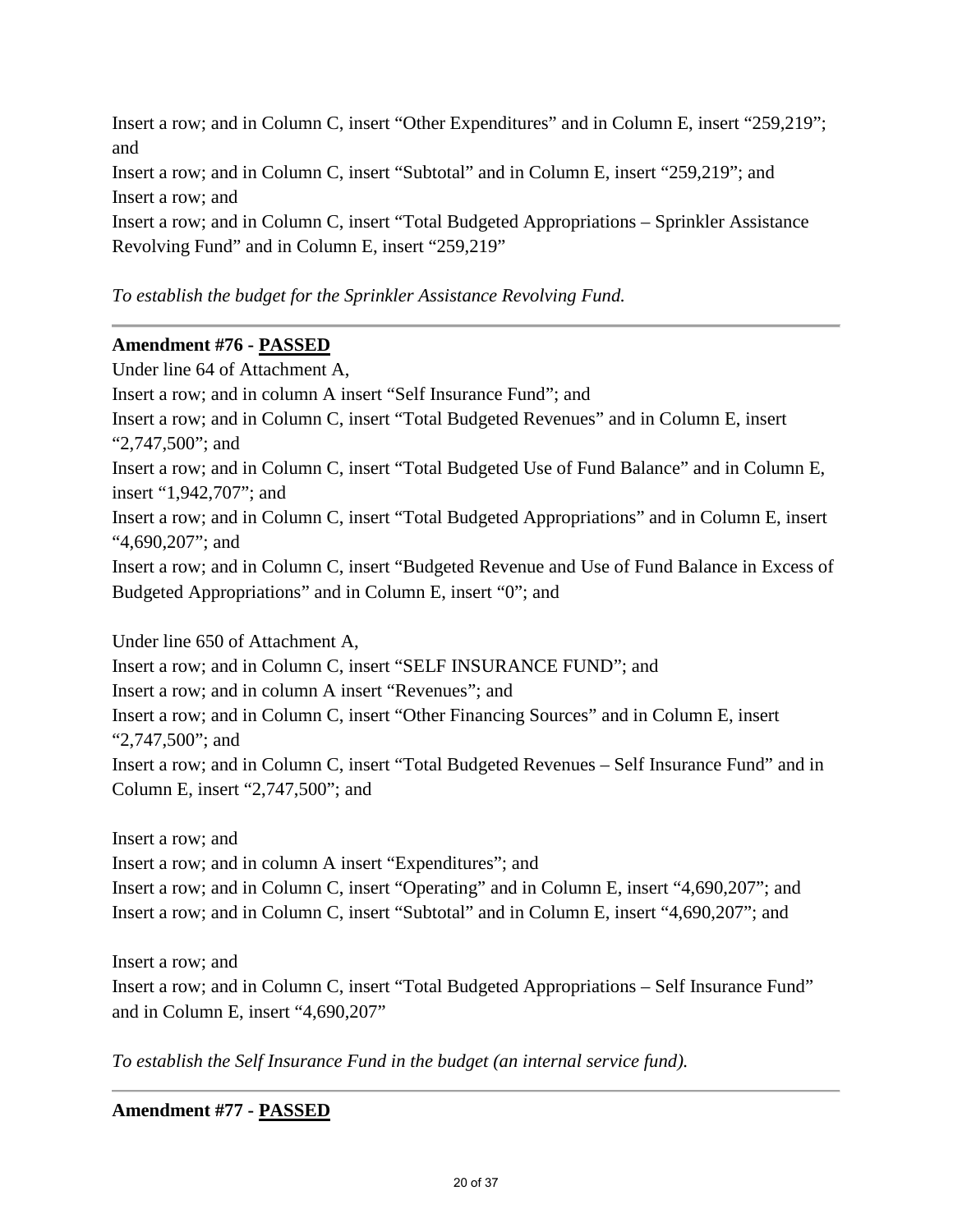Under line 64 of Attachment A, Insert a row; and in column A insert "Health Insurance Fund"; and Insert a row; and in Column C, insert "Total Budgeted Revenues" and in Column E, insert "12,049,517"; and Insert a row; and in Column C, insert "Total Budgeted Use of Fund Balance" and in Column E, insert "244,816"; and Insert a row; and in Column C, insert "Total Budgeted Appropriations" and in Column E, insert "12,294,333"; and Insert a row; and in Column C, insert "Budgeted Revenue and Use of Fund Balance in Excess of Budgeted Appropriations" and in Column E, insert "0"; and Under line 650 of Attachment A, Insert a row; and in Column C, insert "HEALTH INSURANCE FUND"; and Insert a row; and in column A insert "Revenues"; and Insert a row; and in Column C, insert "Other Financing Sources" and in Column E, insert "12,049,517"; and Insert a row; and in Column C, insert "Total Budgeted Revenues – Health Insurance Fund" and in Column E, insert "12,049,517"; and Insert a row; and Insert a row; and in column A insert "Expenditures"; and Insert a row; and in Column C, insert "Operating" and in Column E, insert "12,294,333"; and Insert a row; and in Column C, insert "Subtotal" and in Column E, insert "12,294,333"; and Insert a row;

Insert a row; and in Column C, insert "Total Budgeted Appropriations – Health Insurance Fund" and in Column E, insert "12,294,333"

*To establish the budget for the Health Insurance Fund (an internal service fund).* 

# **Amendment #78 - PASSED**

Under line 64 of Attachment A, Insert a row; and in column A insert "Fleet Operating Fund"; and Insert a row; and in Column C, insert "Total Budgeted Revenues" and in Column E, insert "1,801,294"; and Insert a row; and in Column C, insert "Total Budgeted Appropriations" and in Column E, insert "1,801,294"; and Insert a row; and in Column C, insert "Budgeted Revenue in Excess of Budgeted Appropriations" and in Column E, insert "0"; and

Under line 650 of Attachment A, Insert a row; and in Column C, insert "FLEET OPERATING FUND"; and Insert a row; and in column A insert "Revenues"; and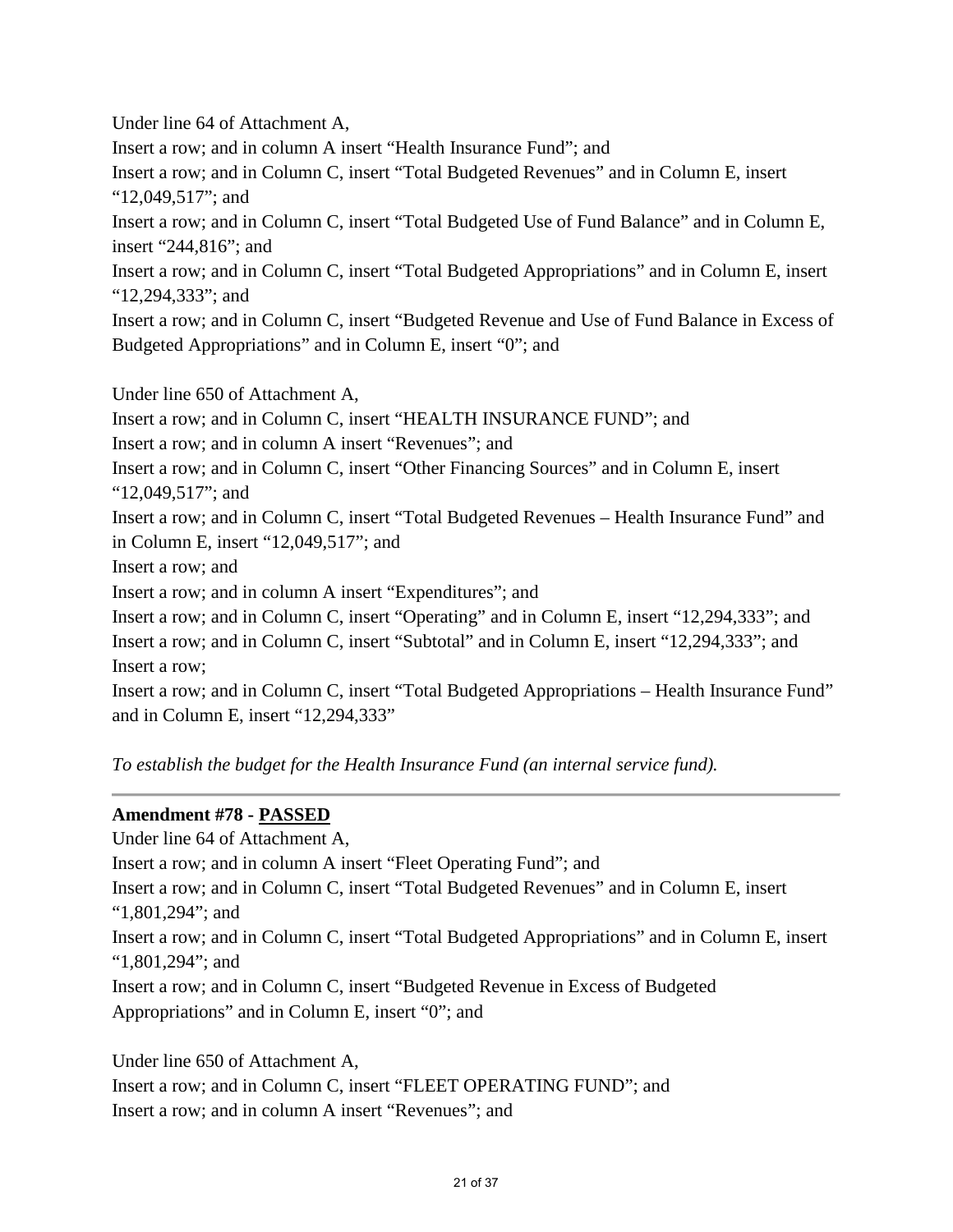Insert a row; and in Column C, insert "Other Financing Sources" and in Column E, insert "1,801,294"; and Insert a row; and in Column C, insert "Total Budgeted Revenues – Fleet Operating Fund" and in Column E, insert "1,801,294"; and

Insert a row; and Insert a row; and in column A insert "Expenditures"; and Insert a row; and in Column C, insert "Salaries and Benefits" and in Column E, insert "889,454"; and Insert a row; and in Column C, insert "Operating" and in Column E, insert "911,840"; and A row; and in Column C, insert "Subtotal" and in Column E, insert "1,801,294"; and

Insert a row;

Insert a row; and in Column C, insert "Total Budgeted Appropriations – Fleet Operating Fund" and in Column E, insert "1,801,294"

*To establish the budget for the Fleet Operating Fund (an internal service fund).* 

## **Amendment #79 - PASSED**

Under line 64 of Attachment A, Insert a row; and in column A insert "Fleet Replacement Fund"; and Insert a row; and in Column C, insert "Total Budgeted Revenues" and in Column E, insert "1,173,195"; and Insert a row; and in Column C, insert "Total Budgeted Appropriations" and in Column E, insert "1,173,195"; and Insert a row; and in Column C, insert "Budgeted Revenue and Use of Fund Balance in Excess of Budgeted Appropriations" and in Column E, insert "0"; and

Under line 650 of Attachment A, Insert a row; and in Column C, insert "FLEET REPLACEMENT FUND"; and Insert a row; and in column A insert "Revenues"; and Insert a row; and in Column C, insert "Money and Property" and in Column E, insert "85,000"; and Insert a row; and in Column C, insert "Other Financing Sources" and in Column E, insert "1,088,195"; and Insert a row; and in Column C, insert "Total Budgeted Revenues – Fleet Replacement Fund" and in Column E, insert "1,173,195"; and

Insert a row; and Insert a row; and in column A insert "Expenditures" and Insert a row; and in Column C, insert "Operating" and in Column E, insert "1,173,195"; and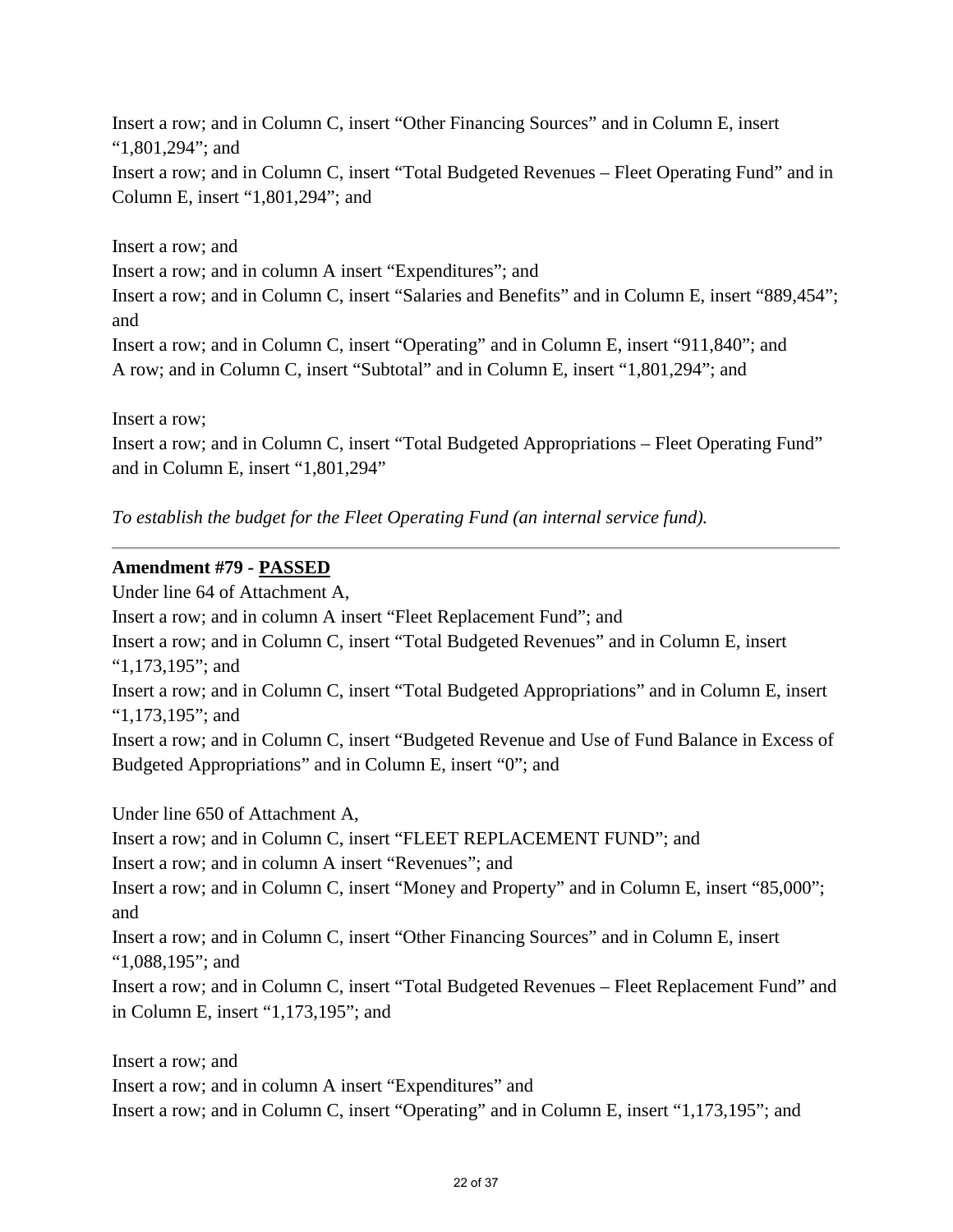Insert a row; and in Column C, insert "Subtotal" and in Column E, insert "1,173,195"; and

Insert a row; and

Insert a row; and in Column C, insert "Total Budgeted Appropriations – Fleet Replacement Fund" and in Column E, insert "1,173,195"

*To establish the budget for the Fleet Replacement Fund (an internal service fund).*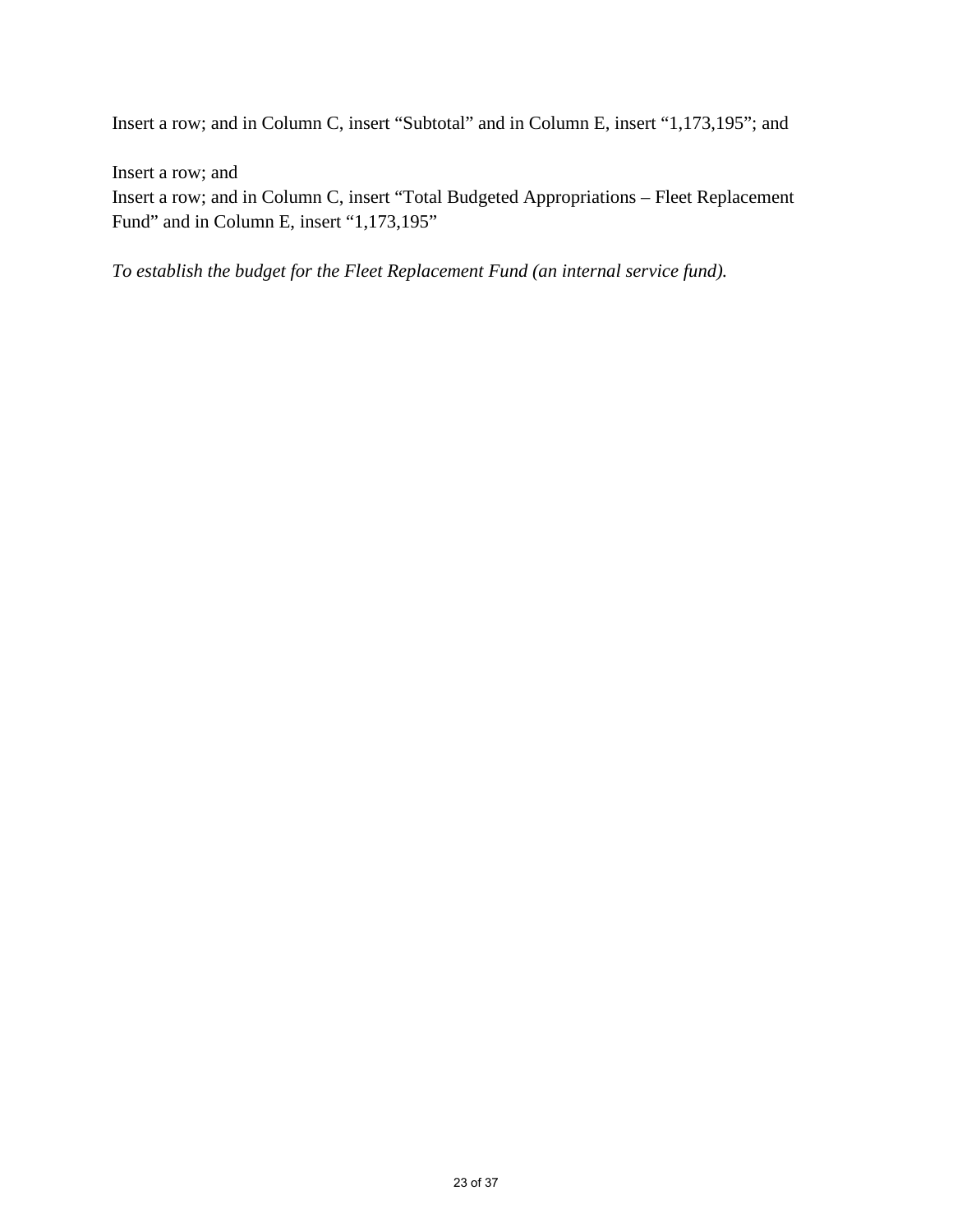# **AMENDMENTS TO CORRECT PRESENTATION OF FUND BALANCES APPROPRIATED FOR EXPENDITURE**

# **Amendment #80 - PASSED**

On line 127 of Attachment A (General Fund - Transfer from Reserves), strike "157,338" and insert "0"; and

Under line 5 of Attachment A, Insert a row; and in Column C, insert "Total Budgeted Use of Fund Balance"; and in Column E, insert "2,402,415"; and

Insert a row; and in Column C, insert "Total Budgeted Use of Assigned Capital Reserve Fund Balance"; and in Column E, insert "2,750,000"; and

On line 7 strike "Budgeted Revenue in Excess of Budgeted Appropriations" and insert "Budgeted Revenue and Use of Fund Balance in Excess of Budgeted Appropriations"

*To correct the presentation of the use of fund balance, which is not a FY 2019 revenue (\$157,338). Unassigned General Fund balance is appropriated in the following amounts: \$30,000 for bullet proof vests in the Fire Department; \$107,338 for Microsoft Office Suite upgrade; \$20,000 for Law Office case management software, and \$125,000 for the Comprehensive Plan. Assigned fund balance of \$2,750,000 is appropriated from the Capital Reserve Fund, and \$12,553 of committed fund balance is appropriated for the Arts In Public Places Commission.* 

## **Amendment #81 - PASSED**

Under line 54 of Attachment A, insert a row, in Column C, insert "Total Budgeted Use of Refuse/Solid Waste Fund Balance" and in Column E, insert "610,000"; and

On line 582 of Attachment A (Refuse/Solid Waste), strike "615,000" and insert "0".

*To transfer \$610,000 of Solid Waste pay-go to the Capital Projects Fund, and to correct the presentation of the use of fund balance (\$615,000), which is not a FY 2019 revenue.* 

# **Amendment #82 - PASSED**

Under line 75 of Attachment A, insert the following:

A row; and in Column C, insert "Total Budgeted Use of General Fund Balance" and in Column E, insert "2,402,415"

A row; and in column D insert "Total Budgeted Use of Assigned Capital Reserve Fund Balance" and in Column E, insert "2,750,000"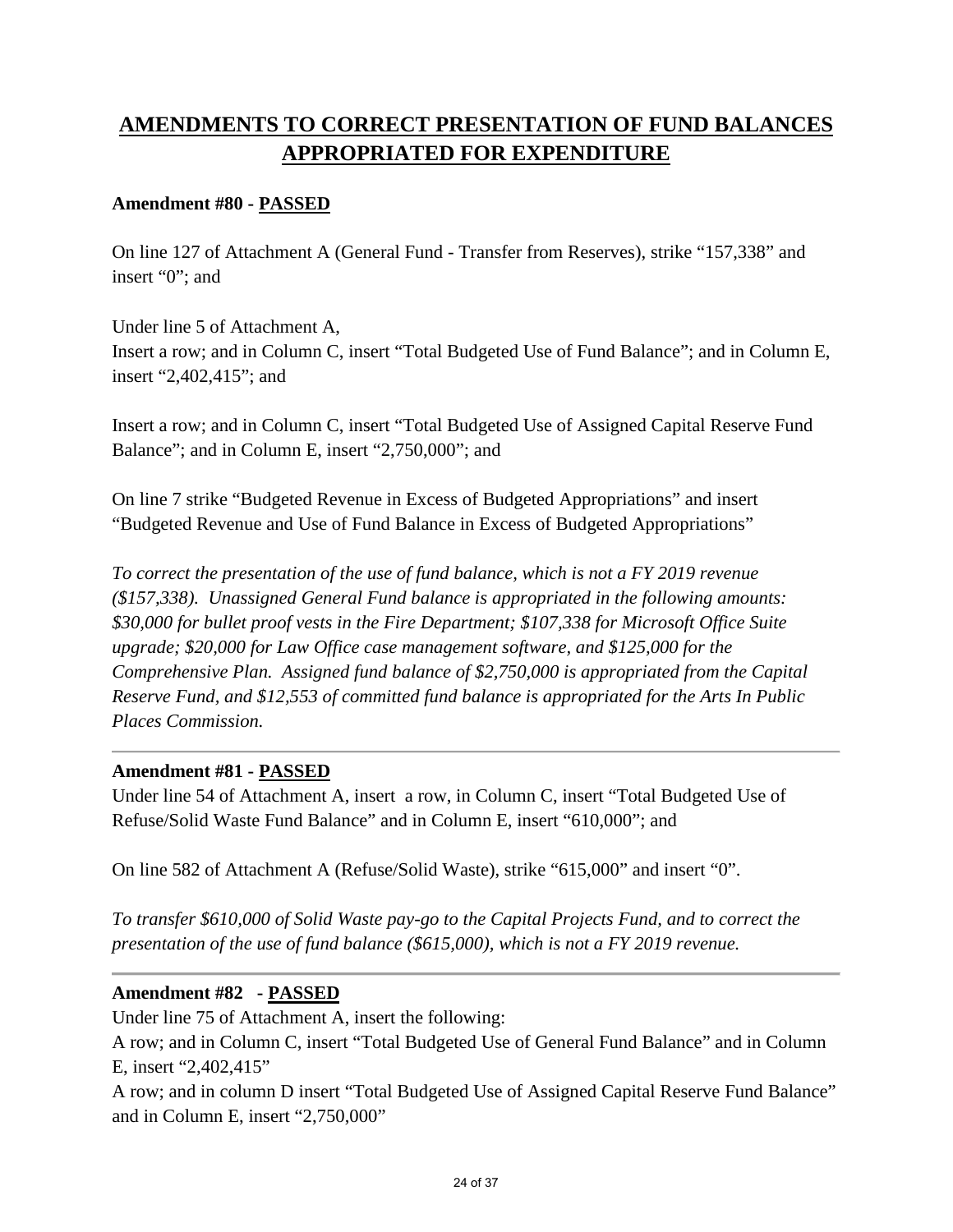A row; and in Column C, insert "Total Budgeted Use of Assigned Community Development Fund Balance" and in Column E, insert "183,728" A row; and in Column C, insert "Total Budgeted Use of Refuse/Solid Waste Fund Balance" and in Column E, insert "610,000" A row; and in Column C, insert "Total Budgeted Use of Internal Service Fund Balance" and in Column E, insert "1,942,707" A row; and in Column C, insert "Total Budgeted Use of Internal Service Fund Balance" and in Column E, insert "244,816"

*Summary of fund balances appropriated for FY2019 expenditures in all funds.* 

## **Amendment #83 - PASSED**

On line 77 of Attachment A, strike "Budgeted Revenue in Excess of Budgeted Appropriations" and insert "Budgeted Revenue and Use of Fund Balance in Excess of Budgeted Appropriations"

*To correct line description.*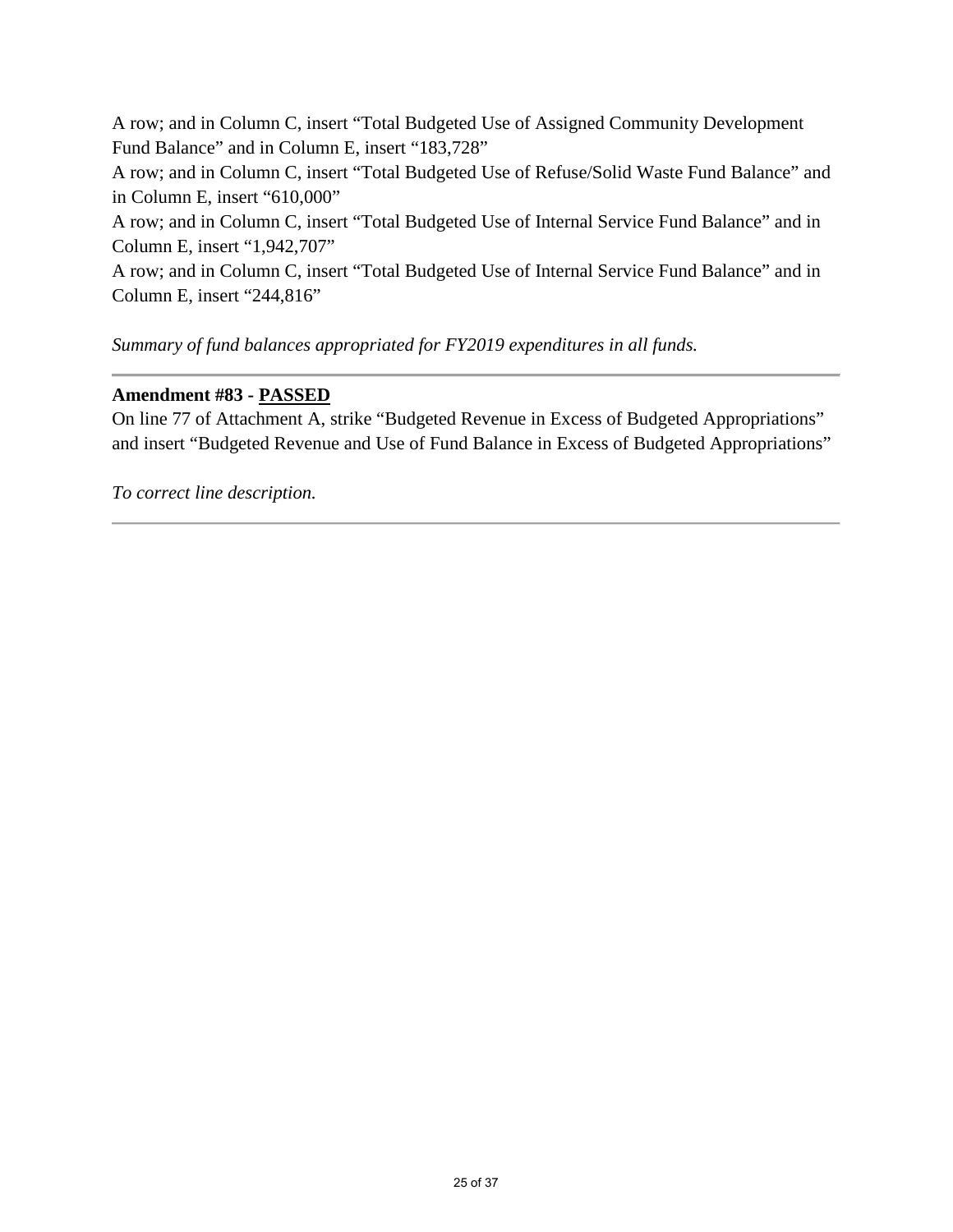# **Annual Operating Budget: Fiscal Year 2019**

## **Proposed Amendments**

# **Sponsored by the Finance Committee (Alderman Arnett, Alderwoman Finlayson, and Alderman Rodriguez)**

## **Amendment #84 - DEFEATED**

On Line 159 of Attachment A (Mayor's Office – Administration), strike "874,443" and insert "1,065,651"

*To increase the budget for salaries and benefits by \$191,208, comprising an increase of \$111,208 to reflect the revised projections and an increase to salaries and benefits of \$80,000 for a new position: Assistant to the City Manager.* 

## **Amendment #85 - DEFEATED**

On Line 160 of Attachment A (Mayor's Office – Administration), strike "73,500" and insert "103,500"

*To increase the budget for operating by \$28,450, comprising a decrease of \$1,550 to move the budget for the Office of Environmental Policy's telephones from the Mayor's Office and an increase of \$30,000 to fund a City-wide Citizen Survey.* 

## **Amendment #86 – PASSED – SUPERCEDED BY AMENDMENT #98**

On Line 175 of Attachment A (City Attorney's Office), strike "126,600" and insert "99,100".

*To decrease the budget for operating by \$27,500, comprising a decrease to legal services of \$25,000, to copier of \$1,000, and to training and education of \$1,500.* 

# **Amendment #87 – PASSED – SUPERCEDED BY AMENDMENT #100**

On Line 198 of Attachment A (City Manager's Office – MIT), strike "494,500" and insert "490,000".

*To decrease the budget for operating by \$4,500 for Training & Education.* 

# **Amendment #88– PASSED – SUPERCEDED BY AMENDMENT #104**

On Line 211 of Attachment A (Office of Environmental Policy), strike " 94,200" and insert "38,050"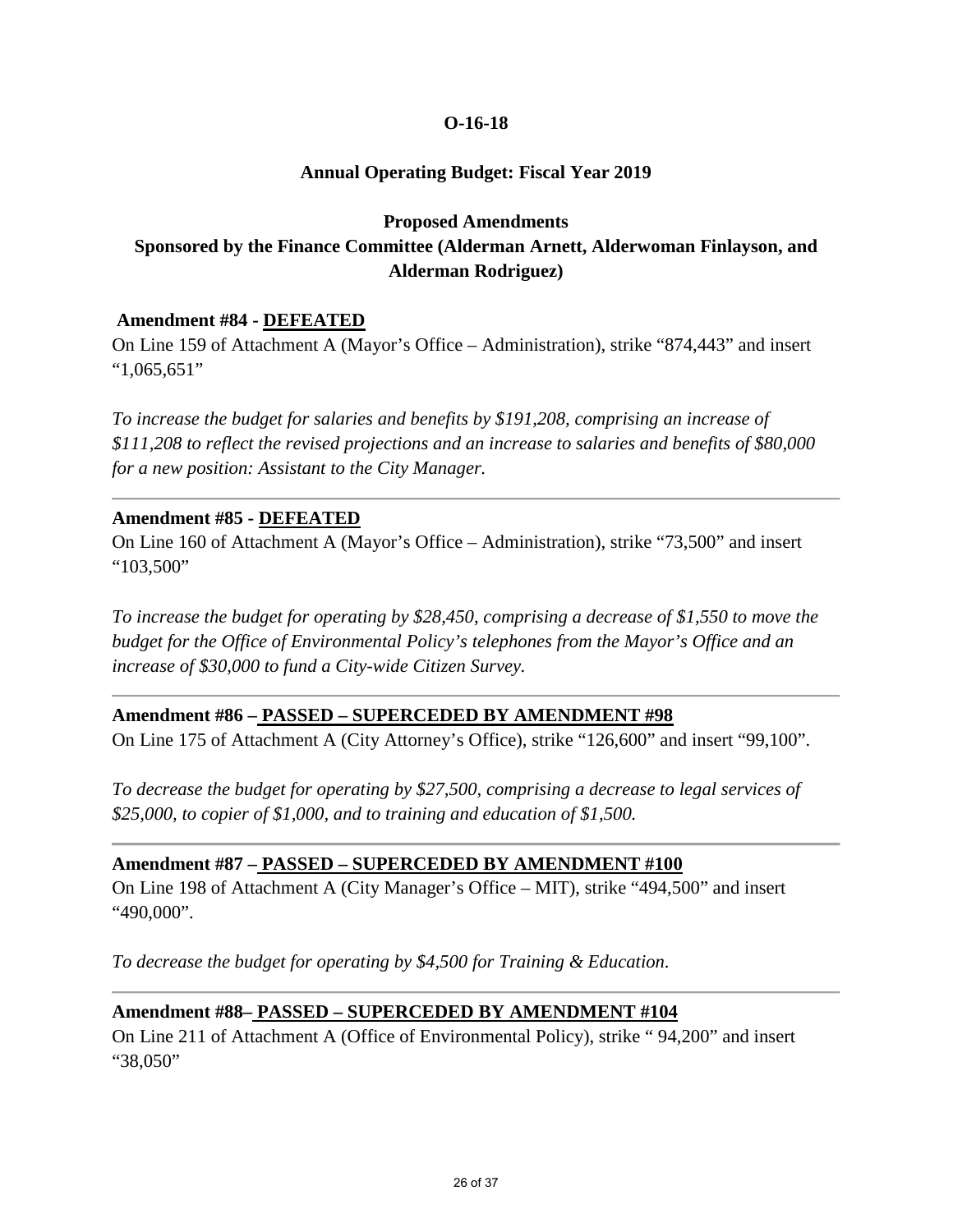*To decrease the budget for operating by \$56,150, comprising an increase of \$1,550 for telephones transferred from the Mayor's Office and \$1,500 of office supplies, \$500 of copier, and \$500 of certifications transferred from the Office of Planning and Zoning via Amendment #23 ; a decrease to tree canopy services of \$26,000, a decrease to sea bins of \$20,000, a decrease in No Discharge Zone outreach of \$10,000, a reduction in Star certification of \$1,200, a decrease to training and education of \$1,000, and a decrease to supplies of \$2,000.*

## **Amendment #89 – PASSED – SUPERCEDED BY AMENDMENT #116**

On Line 238 of Attachment A (Police), strike "18,628,414" and insert "18,553,609"

*Decrease the budget for salaries and benefits by \$74,805, comprising and increase of \$167,795 to reflect revised projections, a decrease of \$22,600 to reflect the revised grant allocations (increase ALERT grant \$19,100, decrease MD Safe Streets grant -\$22,500, and increase of MHSO \$26,000), and in increase in attrition from \$0 to \$220,000 (increase in attrition = budget reduction).*

# **Amendment #90 – PASSED – SUPERCEDED BY AMENDMENT #112**

On Line 267 of Attachment A (DPW-Roadways), strike "859,400" and insert "844,400".

*To decrease the budget for operating by \$15,000.* 

## **Amendment #91 - PASSED**

On Line 272 of Attachment A (DPW-Traffic Control & Maintenance), strike "58,800" and insert "54,300".

*To decrease the budget for operating by \$4,500, comprising a decrease to R&M Equipment of \$3,000 and a decrease to contract services of \$1,500.* 

## **Amendment #92 - PASSED**

On Line 287 of Attachment A (DPW – General Government Buildings), strike "1,338,000" and insert "1,308,000".

*To decrease the budget for operating by \$30,00, comprising a decrease to buildings and structures of \$5,000 and a decrease to contract services of \$25,000.* 

#### **Amendment #93 - PASSED**

On Line 299 of Attachment A, (Recreation and Parks – Recreation Division) strike "1,197,092" and insert "1,837,787"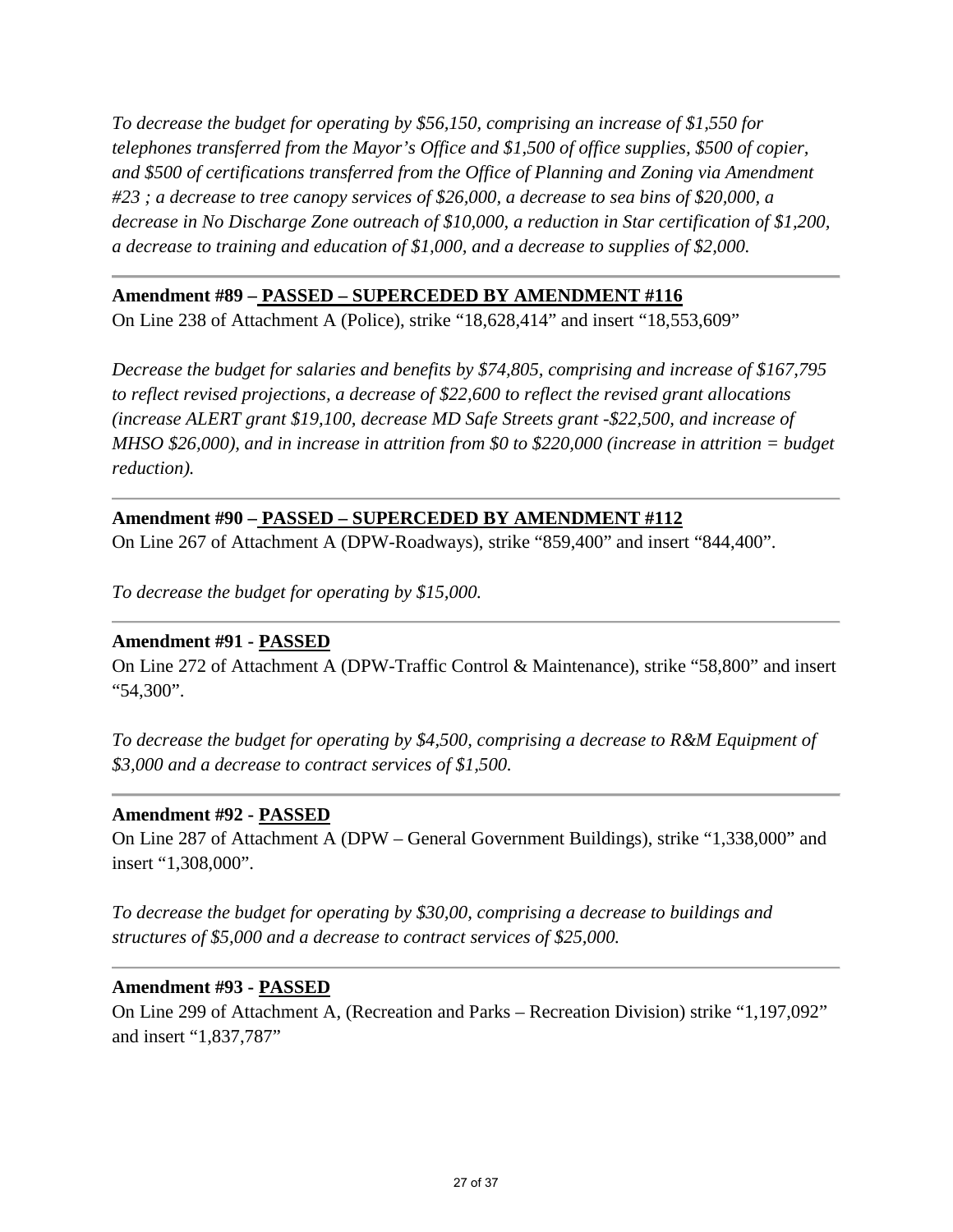*To increase the budget for salaries and benefits by \$640,695, comprising an Increase of \$636,195 to reflect revised projections and an increase of \$4,500 for extended hours at Pip Moyer Recreation Center.*

## **Amendment #94 - PASSED**

On Line 318 of Attachment A, strike "3,270,910" and insert "350,000"

*Reduce amount of pay-go transferred from the General Fund to the Capital Projects Fund by \$2,920,910 includes decrease for roadways of 1,320,000, decrease for sidewalks of \$600,000, and Amendment # 40 moving \$1,000,000 for vehicles to a separate line.*

## **Amendment #95 - PASSED**

Page 2, Line 6 of the Ordinance, strike "Seven Hundred Seventy Nine Cents (\$0.779)" and insert "One Dollar Ninety-Four Cents (\$1.94)", and

Page 2, Line 11 of the Ordinance, strike "Seven Hundred Seventy Nine Cents (\$0.779)" and insert "One Dollar Ninety-Four Cents (\$1.94)".

*To correct the personal property tax rate to \$1.94 per \$100 of assessment.*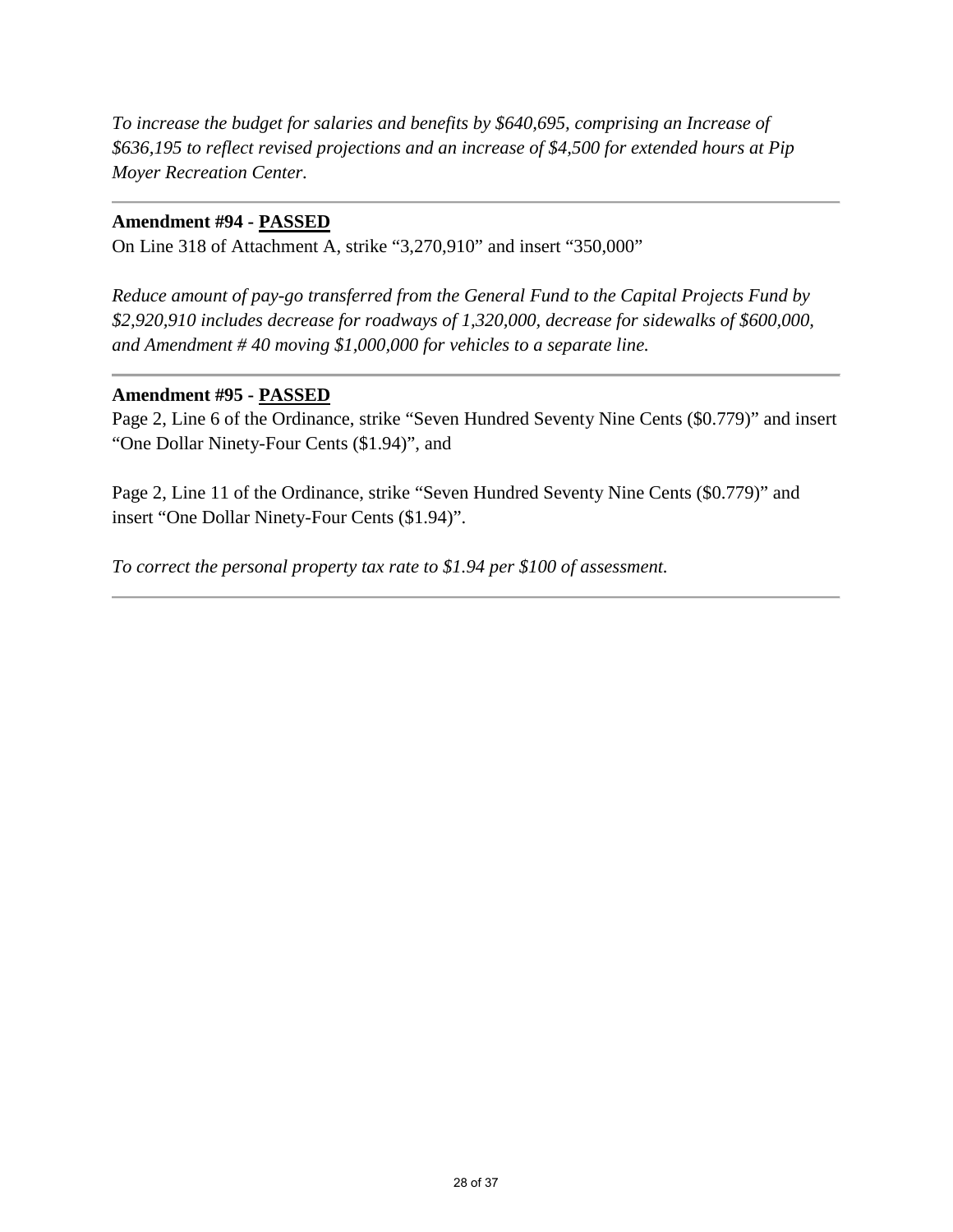## **Annual Operating Budget: Fiscal Year 2019**

#### **Proposed Amendments**

#### **Sponsored by Aldermen Henson, Rodriguez, Savidge, and Tierney**

#### **Amendment #96 - PASSED**

On line 159 of Attachment A (Mayor's Office – Administration), strike "874,443" and insert "965,651"

*Increase salaries and benefits in the Mayor's Office by \$91,208, comprising a reduction of \$20,000 to eliminate a half-time African American Liaison position and an increase of \$111,208 to reflect revised projections.*

#### **Amendment #97 - PASSED**

On line 160 of Attachment A (Mayor's Office – Administration), strike "73,500" and insert "47,950"

*Decrease the operating budget in the Mayor's Office by \$25,550, comprising \$20,000 for lobbyists, \$4,000 for video studio services, and \$1,550 for telephones.* 

#### **Amendment #98 - PASSED**

On Line 175 of Attachment A (City Attorney's Office), strike "126,600" and insert "85,489"

*Decrease the operating budget for the Office of Law by \$41,111, comprising a reduction to legal services of \$38,611, a reduction to copier of \$1,000, and a reduction to training and education of \$1,500.* 

## **Amendment #99 – PASSED**

On line 197 of Attachment A (MIT), strike "1,367,879" and insert "1,108,403"

*Decrease the budget for salary and benefits in MIT by \$259,476, comprising \$90,609 to freeze the Accounting Associate III/Support Technician position, \$167,427 to reflect revised projections, and \$1,440 to correct UPWP grant allocation.* 

#### **Amendment #100 - PASSED**

On Line 198 of Attachment A (MIT), strike "494,500" and insert "465,000";

*To decrease the budget for MIT operating by \$29,500, comprising \$25,000 for MUNIS consultants and \$4,500 for Training & Education.*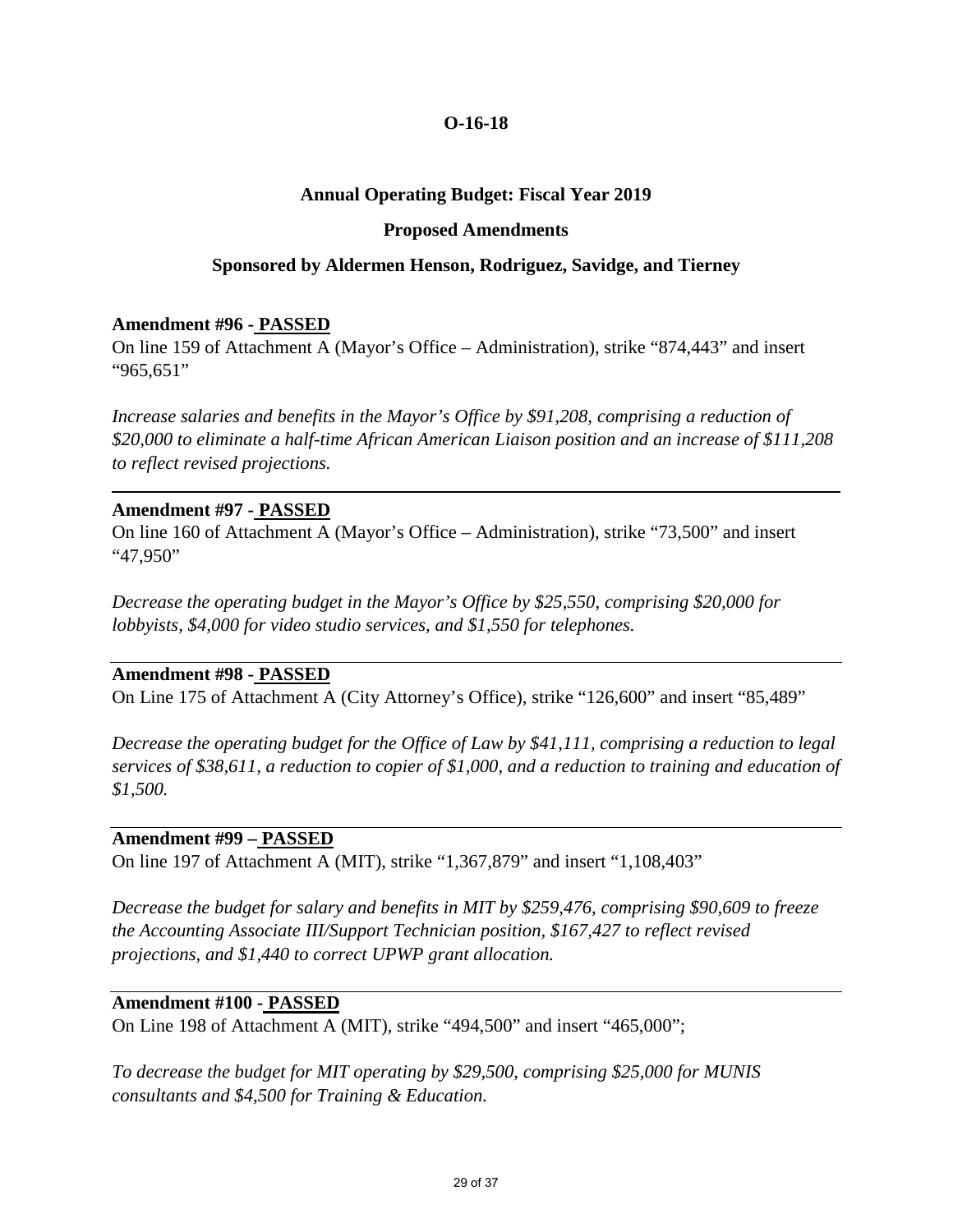## **Amendment #101 - PASSED**

On Line 199 of Attachment A (MIT), strike "377,340" and insert "265,340";

*To decrease the budget for MIT capital outlay by \$112,000.* 

## **Amendment #102 - PASSED**

On line 205 of Attachment A (Human Resources), strike "831,777" and insert "772,700";

*Decrease the budget for salary and benefits in Human Resources by \$59,077, comprising \$40,000 for a new contractual position and \$19,077 to reflect revised projections.* 

## **Amendment #103 - PASSED**

On line 206 of Attachment A (Human Resources), strike "135,200" and insert "117,910";

*Decrease the operating budget in Human Resources by \$17,290, comprising \$10,000 for MUNIS consultants, a \$500 reduction in miscellaneous supplies, a \$350 reduction in Ready Refresh, and \$1,000 reduction in advertising, a \$500 reduction in telephone, a \$4,000 reduction in job posting advertisements, and a \$940 reduction in background investigations.* 

# **Amendment #104 – PASSED – SUPERCEDED BY AMENDMENT #118**

On Line 211 of Attachment A (Office of Environmental Policy), strike " 94,200" and insert "35,050";

*To decrease the budget for operating in the Office of Environmental Policy by \$59,150, comprising a decrease to tree maintenance services of \$3,000, a decrease in tree canopy services of \$26,000, a decrease to sea bins of \$20,000, a decrease in No Discharge Zone outreach of \$10,000, a reduction in Star certification of \$1,200, a decrease to training and education of \$1,000, and a decrease to supplies of \$2,000, offest by an increase of \$1,550 for telephones transferred from the Mayor's Office and \$1,500 of office supplies, \$500 of copier, and \$500 of certifications transferred from the Office of Planning and Zoning.* 

## **Amendment #105 - PASSED**

On line 216 of Attachment A (Finance Department), strike "1,856,611" and insert "1,741,061";

*Decrease the budget for salary and benefits in the Office of Finance by \$115,550, comprising freezing an Accounting Associate III position for \$90,609 and an increase of \$24,941 to reflect revised projections.*

## **Amendment #106 - PASSED**

On line 222 of Attachment A (Finance Department – Central Purchasing), strike "10,750" and insert "9,250";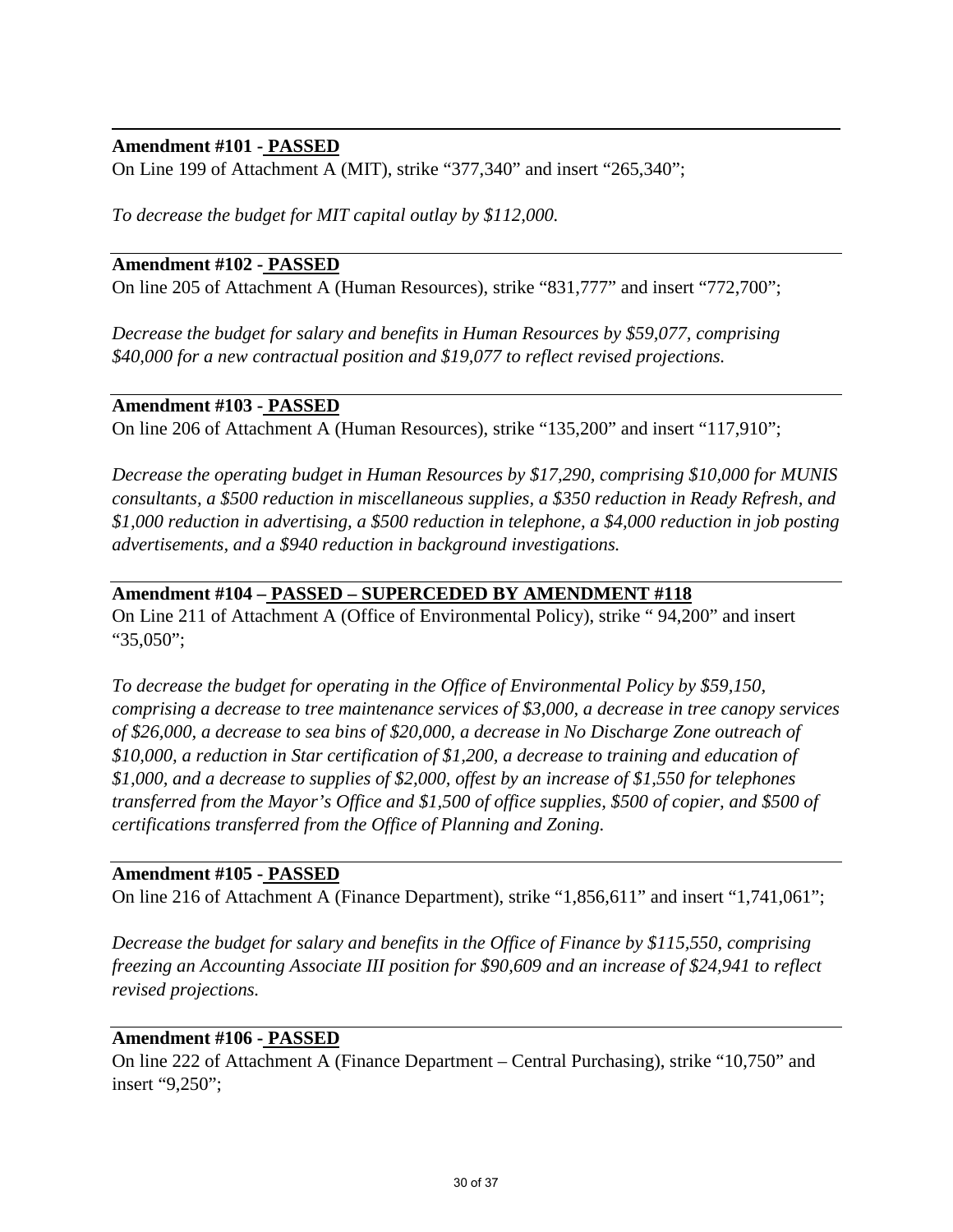*Decrease the budget for operating in Purchasing by \$1,500, comprising \$1,000 of advertising and \$500 of supplies.* 

# **Amendment #107 - PASSED**

On line 228 of Attachment A (Planning & Zoning), strike "3,659,909" and insert "3,549,793";

*Decrease the budget for salary and benefits in Planning and Zoning by \$110,116, comprising a decrease of \$96,471 to eliminate the additional Planner position, and increase of \$21,530 for the part-time clerical position transferred from Boards and Commissions, a decrease of \$25,575 to reflect revised projections; a decrease of \$6,000 related to the CAC Grant; and a decrease of \$3,600 for the UPWP grant.* 

# **Amendment #108 - PASSED – SUPERCEDED BY AMENDMENT #116**

On Line 238 of Attachment A (Police), strike "18,628,414" and insert "18,158,125";

*Decrease the budget for salaries and benefits in the Police Department by \$470,289, comprising a freeze on a Police Lieutenant (\$125,886), the Safe Streets Coordinator position (\$100,755), a Police Communications Operator (\$90,609), and a Police Records Specialist position (\$78,234), in addition to reductions of \$220,000 for attrition and \$22,600 to reflect revised grant allocations, offset by an increase of \$167,795 to reflect revised projections.* 

# **Amendment #109 - PASSED**

On line 243 of Attachment A (Fire), strike "17,013,931" and insert "16,396,510";

*Decrease the budget for salary and benefits in the Fire Department by \$617,421, comprising a freeze on one Firefighter I/II EMT-P (\$55,000); a reduction of \$58,000 to convert a uniformed position to civilian fire inspector; a reduction of 29,000 for overtime related to conducting background checks, physical agility testing, and oral interviews for new recruits, and a reduction of \$475,421 to reflect revised projections.* 

# **Amendment #110 - PASSED**

On line 244 of Attachment A (Fire), strike "1,098,410" and insert "967,410";

*Decrease the operating budget in the Fire Department by \$131,000, comprising a \$21,000 reduction for pre-employment physical exams and written test administration and grading and the transfer the \$110,000 expense for ambulance transport fees processing from the Fire Department budget to Non-Allocated Expenditures.* 

# **Amendment #111 - PASSED**

On line 266 of Attachment A (DPW - Roadways), strike "2,925,583" and insert "2,846,032";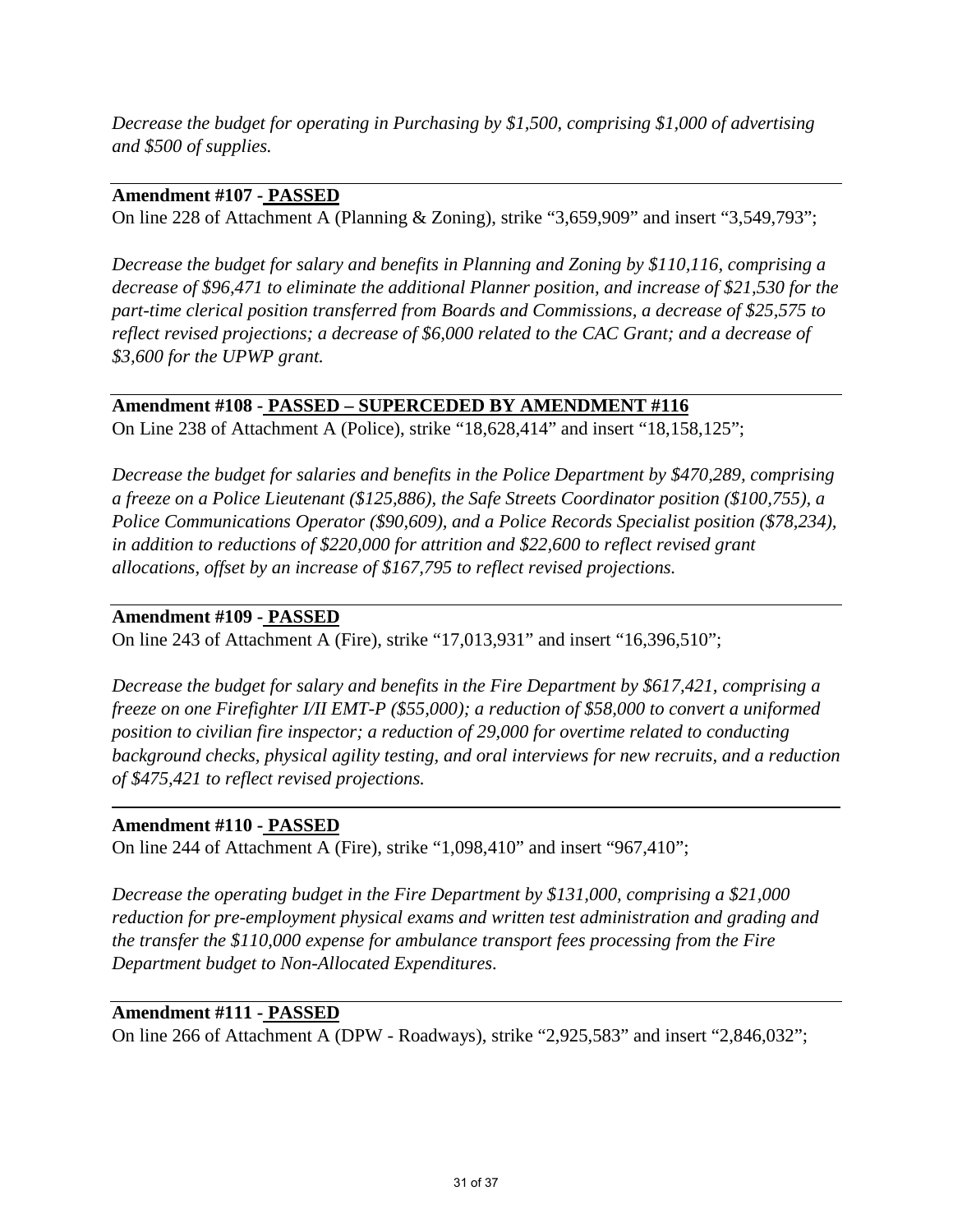*Decrease the budget for salary and benefits in DPW - Roadways by \$71,355, comprising a reduction of \$71,355 to freeze the vacant Maintenance Worker I position and \$8,196 to reflect revised projections.*

# **Amendment #112 - PASSED**

On Line 267 of Attachment A (DPW-Roadways), strike "859,400" and insert "836,940"

*Decrease the operating budget for DPW – Roadways operating by \$22,460.*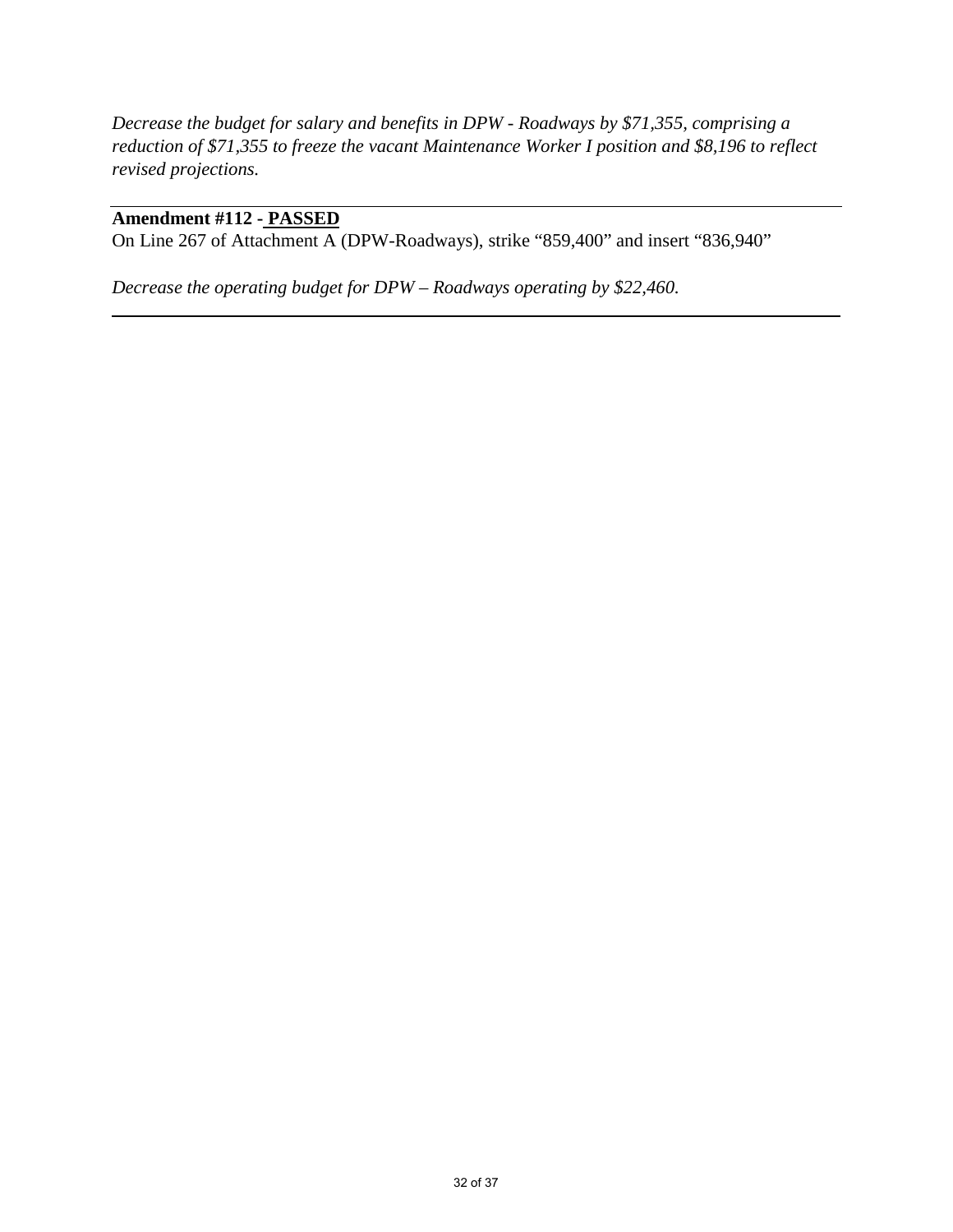# **Annual Operating Budget: Fiscal Year 2019**

## **Amendments Proposed by Mayor Buckley**

#### **Amendment #113 - PASSED**

On line 481 of Attachment A (Transportation – Maintenance), strike "87,555" and insert "319,343".

*Increase budget for operating by \$231,788 to correct grant allocations.* 

## **Amendment #114 - PASSED**

On line 638 of Attachment A (Watershed Restoration), strike "971,292" and insert "878,992"

*Decrease the transfer to the General Fund for indirect charges by \$92,300.*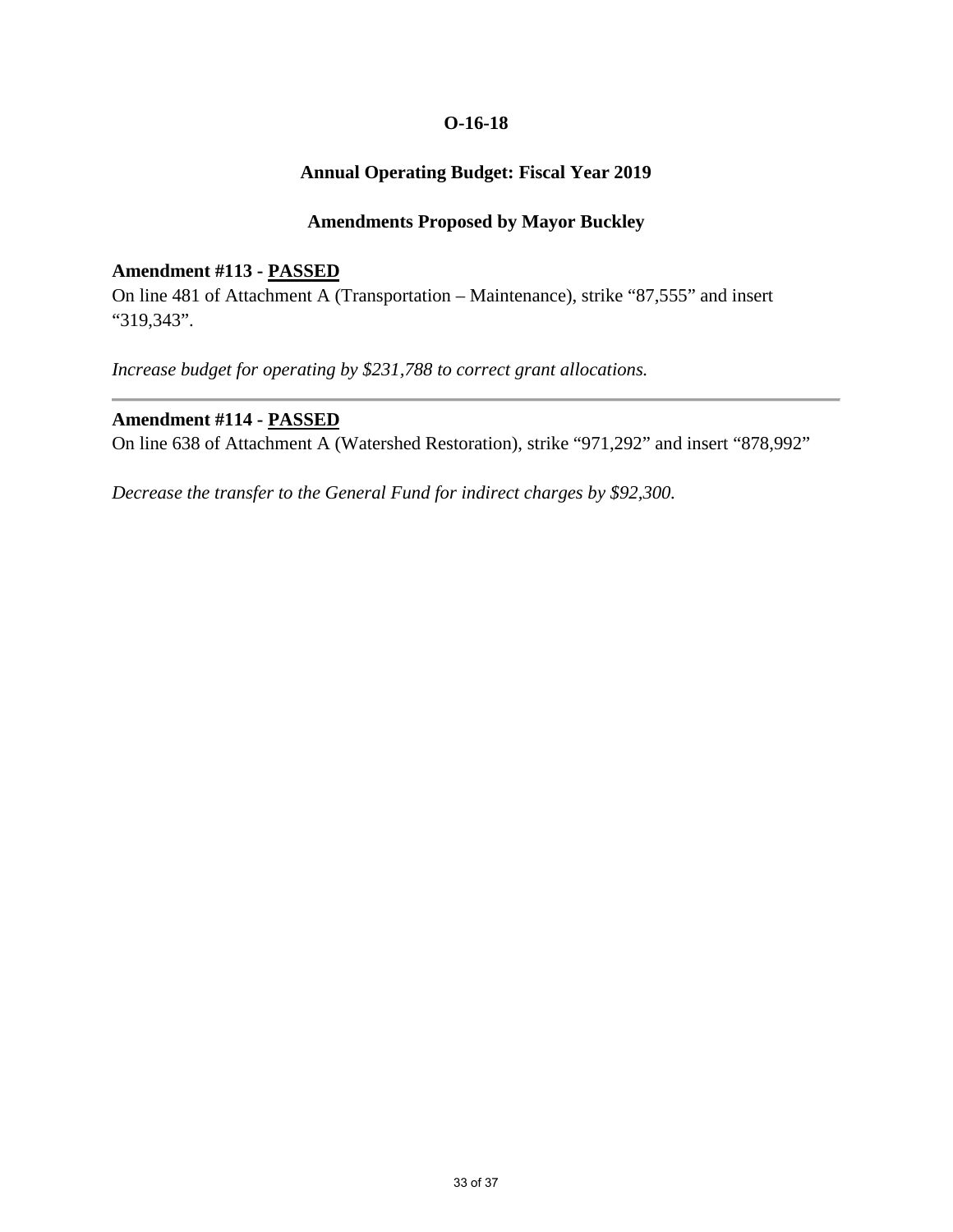## **Annual Operating Budget: Fiscal Year 2019**

#### **Proposed Amendments**

### **Sponsored by Aldermen Henson, Rodriguez, Savidge, and Tierney**

#### **Amendment #115 - PASSED**

On line 239 of Attachment A (Police), strike "1,810,000" and insert "1,807,925"

*Decrease the operating budget by \$2,075 (an increase of \$47,925 for the 2.5 Community Ambassadors; and increase of \$20,000 for correcting grant allocations, and a decrease of \$70,000 to contract services).*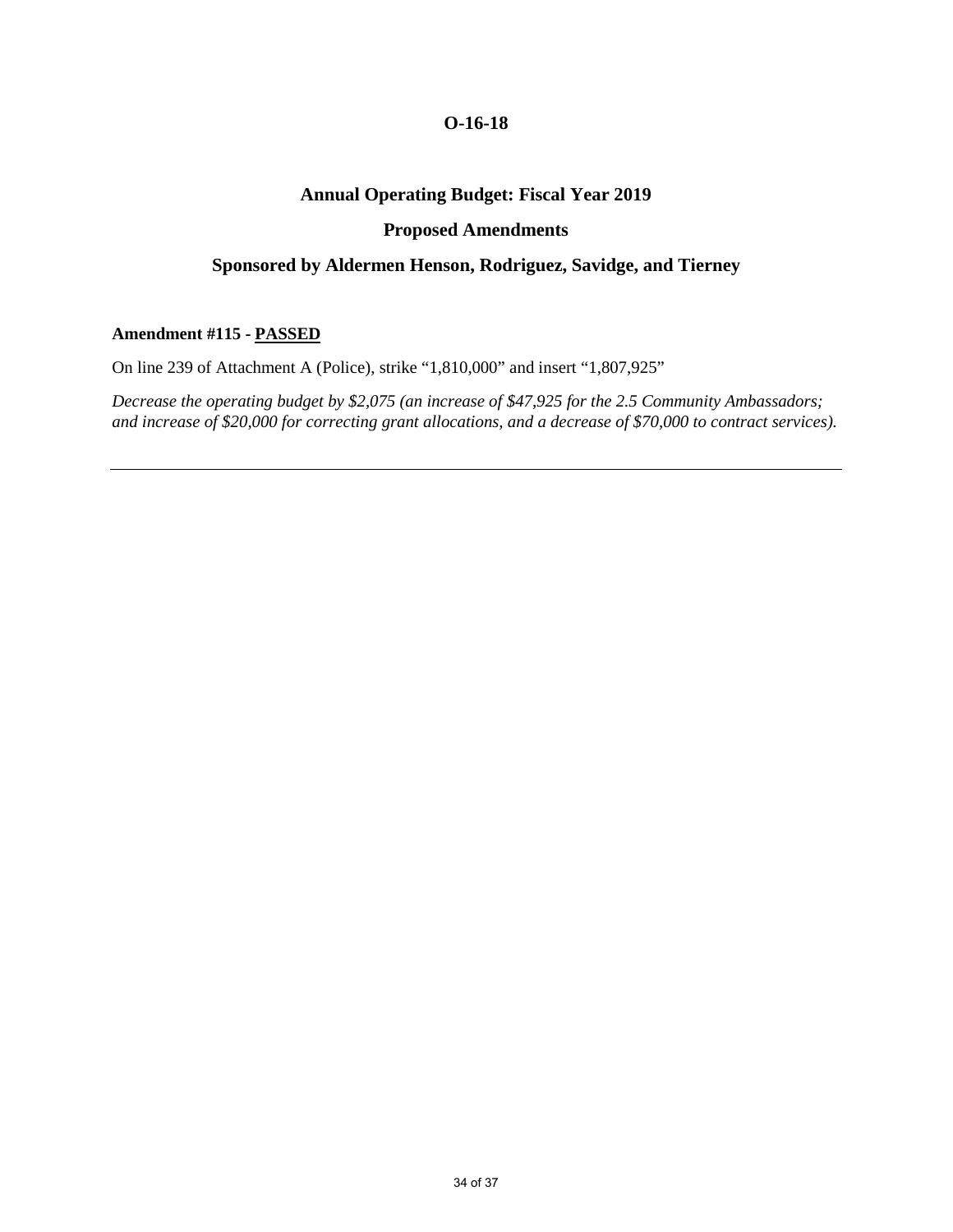#### **Annual Operating Budget: Fiscal Year 2019**

#### **Proposed Amendments**

## **Sponsored by Aldermen Henson, Rodriguez, Savidge, and Tierney**

#### **Amendment #116 - PASSED**

On Line 238 of Attachment A (Police), strike "18,628,414" and insert "18,423,609";

*Decrease the budget for salaries and benefits in the Police Department by \$204,805, a reduction of \$350,000 for attrition and \$22,600 to reflect revised grant allocations, offset by an increase of \$167,795 to reflect revised projections.*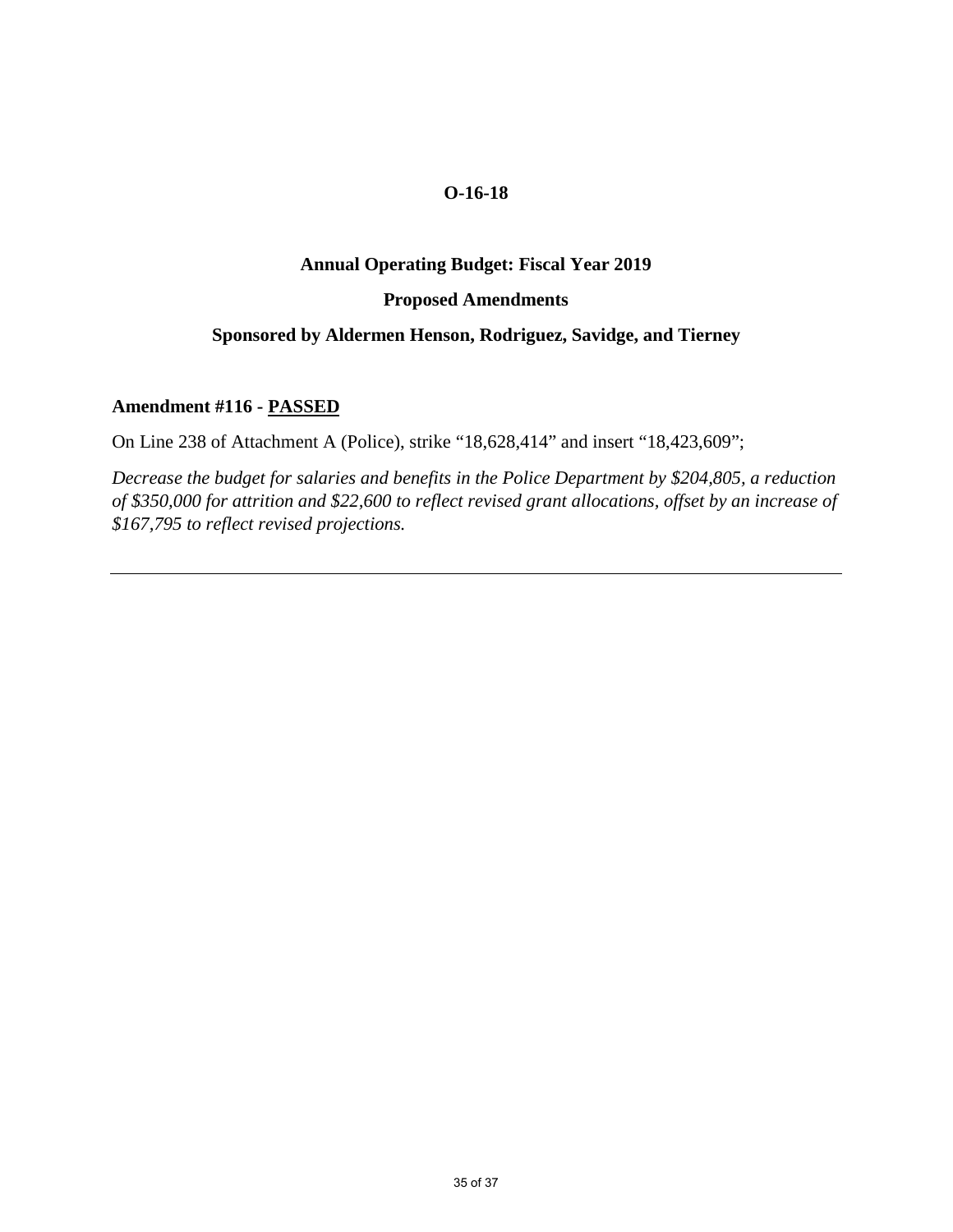# **Annual Operating Budget: Fiscal Year 2019**

## **Amendments Proposed by Alderman Savidge**

## **Amendment #117 - PASSED**

On Line 632 of Attachment A (Watershed Restoration Fund), strike "68,500" and substitute "108,500"

To increase the operating budget for the Watershed Restoration Fund by \$40,000, comprising \$20,000 for a marina trash skimmer and \$20,000 for No Discharge Zone outreach and education.

#### **Amendment #118 - PASSED**

Line 211 of Attachment A (Office of Environmental Policy), strike " 94,200" and insert "99,450" "37,050"

*To increase decrease the Office of Environmental Policy's operating budget by \$5,250 \$57,150; comprising of an increase to training and education of \$1,000 and an increase to Star Certification of \$1,000, a decrease to tree maintenance of \$3,000, a decrease in tree canopy services of \$26,000, a decrease to sea bins of \$20,000, a decrease to No Discharge Zone of \$10,000, a decrease in Star Certification of \$1,200, a decrease to training & education of \$1,000, a decrease to supplies of \$2,000, offset by an increase of \$1,550 for telephones transferred from the Mayor's Office and \$1,500 of office supplies, \$500 of copier, and \$500 of certifications.*